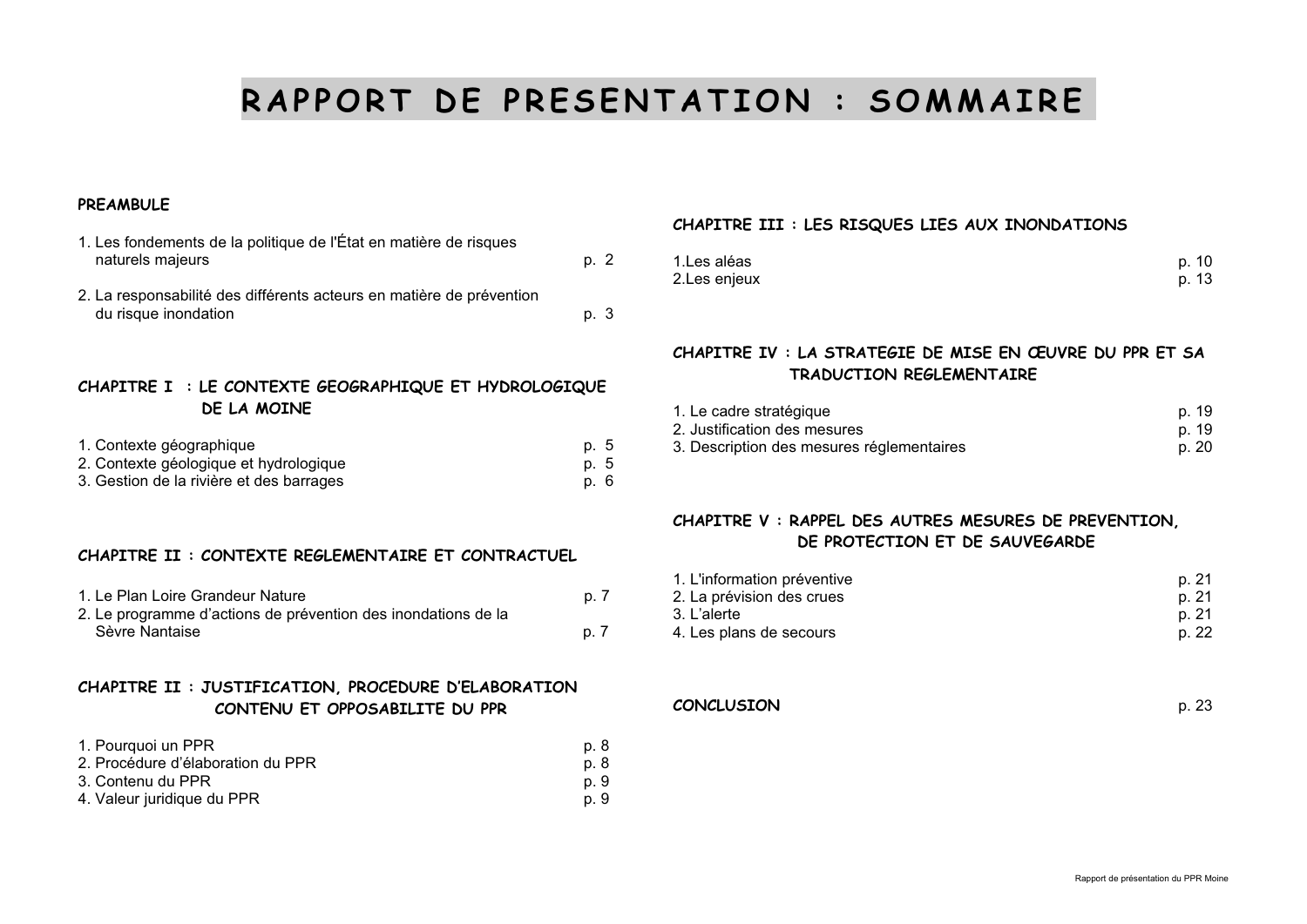### **PRFAMRULE**

# 1 - LES FONDEMENTS DE LA POLITIQUE DE L'ETAT EN MATIÈRE DE RISQUES NATURELS MAJEURS

#### DEFINITION DU RISQUE

Le risque est la rencontre d'un phénomène aléatoire (ou "aléa", en l'occurrence l'inondation) et d'un enjeu (vies humaines, biens matériels, activités, patrimoines) exposé à ce phénomène naturel aléatoire.

Un risque "majeur" est un risque qui se caractérise par une probabilité faible et des conséquences extrêmement graves.

Le risque naturel maieur, qui fait plus particulièrement l'obiet de la présente note, est le risque d'inondation, par débordement d'un cours d'eau, accompagnée ou précédée éventuellement d'une remontée de la nappe alluviale.

Les textes fondateurs - Cinq lois ont organisé la sécurité civile et la prévention des risques majeurs :

- · la loi du 13 juillet 1982 modifiée, relative à l'indemnisation des victimes de catastrophes naturelles.
- · la loi du 22 juillet 1987 relative à l'organisation de la sécurité civile, à la protection de la forêt contre l'incendie et à la prévention des risques majeurs,
- · la loi du 2 février 1995 dite "loi Barnier" relative au renforcement de la protection de *l'environnement*
- · la loi du 30 juillet 2003, relative à la prévention des risques technologiques et naturels et à la réparation des dommages.
- · la loi du 13 août 2004, relative à la modernisation de la sécurité civile.

La politique de l'Etat en matière de gestion des risques naturels majeurs a pour objectif d'assurer la sécurité des personnes et des biens dans les territoires exposés à ces risques.

Cette politique repose sur 4 principes :

- $\mathfrak{g}$  l'information
- $\mathfrak{g}$  la prévention.
- $\mathfrak{g}$  la protection,
- ↓ la prévision.

Il convient d'observer que l'application de ces principes est partagée avec les élus locaux et avec les citoyens (particuliers, maîtres d'oeuvre). Ces derniers, en s'informant, peuvent, à leur échelle, mettre en oeuvre des mesures de nature à prévenir ou à réduire les dommages.

#### 1.1 - L'information préventive a pour objectif d'informer et de responsabiliser le citoven

Chaque citoven a droit à une information sur les risques auxquels il est exposé et sur les mesures de sauvegarde mises en oeuvre ou susceptibles de l'être, par les différents acteurs, dont lui-même.

Cette information est donnée, d'une part, dans un cadre supracommunal (atlas et cartographie des risques, plan de prévention des risques naturels, dossier départemental des risques majeurs (DDRM) ) et d'autre part, au niveau de la commune. Pour chaque commune concernée par un ou plusieurs risques naturels, l'information des élus se fait au travers d'un dossier de Porter à la connaissance anciennement dossier communal synthétique (DCS) des risques majeurs élaboré par l'Etat. Il appartient ensuite au maire d'informer ses administrés, au moyen du dossier d'information communal sur les risques majeurs (DICRIM).

De plus, les bailleurs et vendeurs de biens immobiliers ont l'obligation, depuis le 1<sup>er</sup> juin 2006, de renseigner le locataire ou l'acheteur sur les risques maieurs auxquels est exposée une habitation concernée par un Plan de Prévention des Risques Naturels, ainsi que sur les sinistres subis qui ont donné lieu au versement d'une indemnité au titre des effets d'une catastrophe naturelle (IAL : Information Acquéreurs Locataires).

#### 1.2 - La prévention vise à limiter les enjeux dans les zones soumises au phénomène naturel

Elle repose :

- d'une part, sur la connaissance des phénomènes physiques (caractéristiques, localisation, étendue, effets probables, ...), connaissance transcrite dans les atlas des zones inondables, et sur le recensement des enieux présents dans les secteurs affectés par l'aléa,
- d'autre part, sur la prise en compte du risque dans l'aménagement du territoire, au travers de l'élaboration de plans de prévention des risques ainsi que dans la construction au travers de dispositions techniques spécifiques.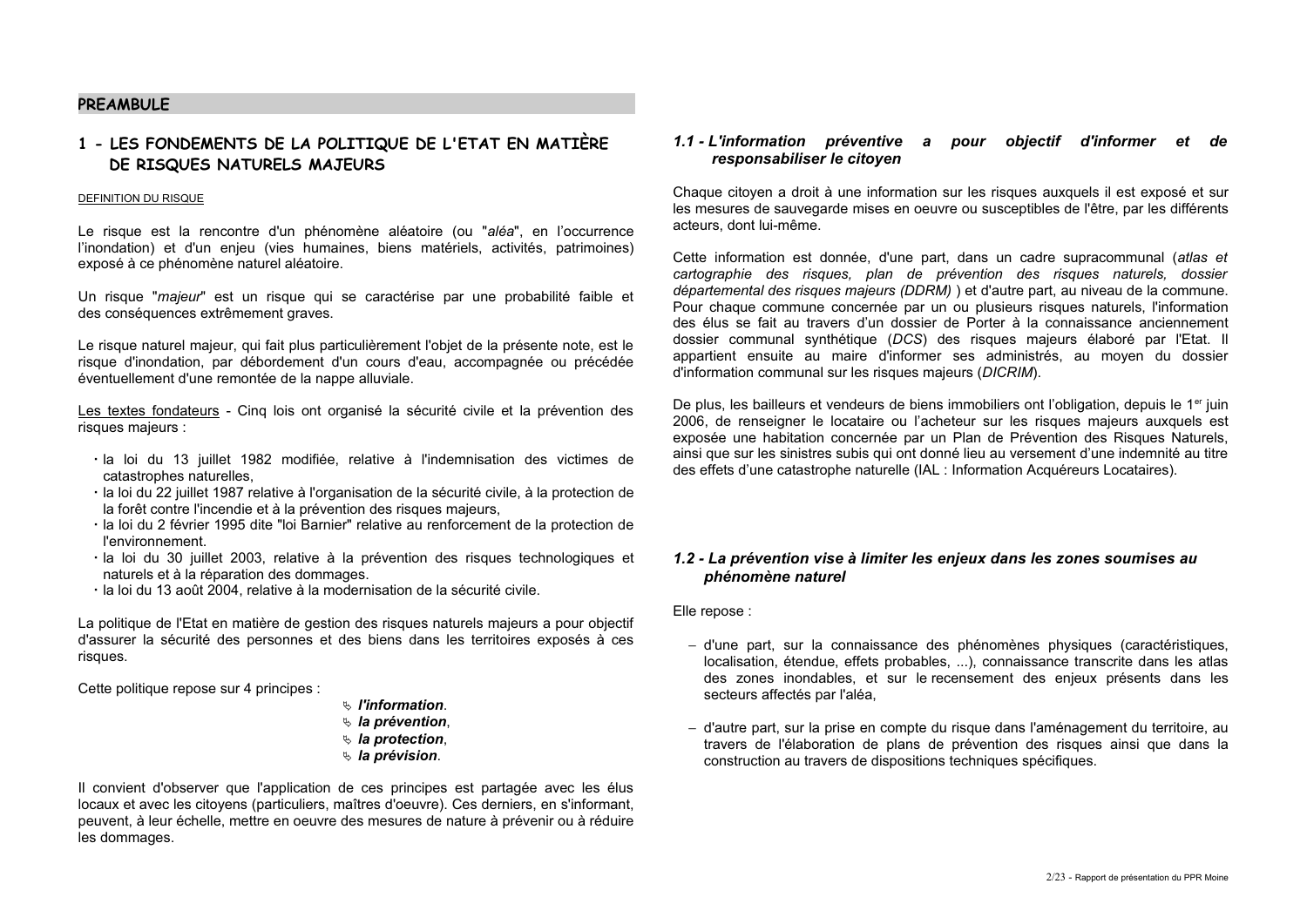### 1.3 - La protection vise à limiter les conséquences du phénomène naturel sur les personnes et les biens.

File revêt trois formes d'action :

> La réalisation de travaux de réduction de la vulnérabilité.

Ces travaux concernent en priorité les sites et les lieux présentant des enjeux forts et notamment les lieux urbanisés (ex : construction ou confortement de diques ou levées, création ou réactivation de déversoirs....).

Bien évidemment, ces travaux ne doivent pas avoir pour conséquence d'inciter à urbaniser davantage les espaces ainsi protégés.

Des mesures peuvent également être prises sur l'habitat existant et sur les projets nouveaux, en vue de limiter les dommages en cas d'inondation : construction d'une pièce de survie, adaptation des réseaux électriques...

- > La mise en place de procédures d'alerte qui permettent de réduire les conséquences de la catastrophe par des mesures temporaires adaptées (évacuation des habitants, mise en sécurité des biens);
- > La préparation de la gestion de la catastrophe et l'organisation prévisionnelle des secours : ce sont les plans de secours (plan ORSEC) et les plans communaux de sauvegarde (PCS), institués par la loi du 13 août 2004.

### 1.4 - La prévision ou surveillance prédictive du phénomène naturel

Cette surveillance nécessite la mise en place de réseaux d'observation ou de mesures des paramètres caractérisant le phénomène, voire d'outils de modélisation du comportement de ce phénomène.

C'est ainsi que l'Etat, avec le concours de partenaires, a mis en place et perfectionné des réseaux d'annonce des crues

Des dispositions nouvelles (mises en place en 2004 et 2005) tendent à améliorer l'organisation des services de l'Etat chargés de la prévision des crues (qui remplace l'annonce des crues). L'objectif est d'améliorer la qualité de l'information et la rapidité de sa mise à disposition des autorités de police.

# 2 - LA RESPONSABILITE DES DIFFERENTS ACTEURS EN MATIERE DE PREVENTION DU RISQUE "INONDATION"

Dans l'application de la politique de gestion des risques naturels majeurs, dont les grands principes ont été précédemment rappelés, il convient de distinguer 3 niveaux de responsabilités des principaux acteurs concernés, sachant que certaines de ces responsabilités peuvent être partagées :

### 2.1 - La responsabilité de l'Etat

La loi du 30 juillet 2003 dans son article L 564-1 stipule que « l'organisation de la surveillance de la prévision et de la transmission de l'information sur les crues est assurée par l'Etat ».

Un des premiers rôles de l'Etat est donc celui de l'information des élus et des citoyens (à travers les DDRM. Porter à la connaissance. ...) mais également dans le cadre du porter à connaissance des documents d'urbanisme.

Mais cette information nécessitera une connaissance préalable du risque au travers d'analyses des phénomènes, des qualifications d'aléas (Atlas, ...). Ces données seront traduites dans un document réglementaire ayant valeur de servitude d'utilité publique : c'est le PPR qui relève de la compétence de l'Etat et qui constitue la cheville ouvrière du dispositif de prévention.

L'Etat, en liaison avec les autres acteurs, assure par ailleurs la surveillance des phénomènes, l'alerte et l'organisation des plans de secours.

Exceptionnellement, le recours aux procédures d'expropriation peut être nécessaire si le déplacement des populations dont la vie serait menacée par un péril d'une particulière oravité se révèle être la seule solution à un coût acceptable.

### 2.2 - La responsabilité des Collectivités

Comme l'Etat. les maires ou responsables de structures intercommunales ont un devoir d'information de leurs administrés (DICRIM) à qui ils doivent faire connaître les risques. La loi du 30 juillet 2003 a renforce le dispositif antérieur en précisant que « dans les communes sur le territoire desquelles a été prescrit ou approuvé un plan de prévention des risques naturels prévisibles, le maire informe la population au moins une fois tous les 2 ans, par des réunions publiques communales ou tout autre moyen approprié, sur les caractéristiques du ou des risques naturels connus dans la commune. les mesures de prévention et de sauvegarde possibles, les dispositions du plan, les modalités d'alerte. l'organisation des secours, les mesures prises par la commune pour gérer le risque ainsi que sur les garanties prévues de l'article L 125.1 du code des  $\overline{\mathsf{assurances}}$  »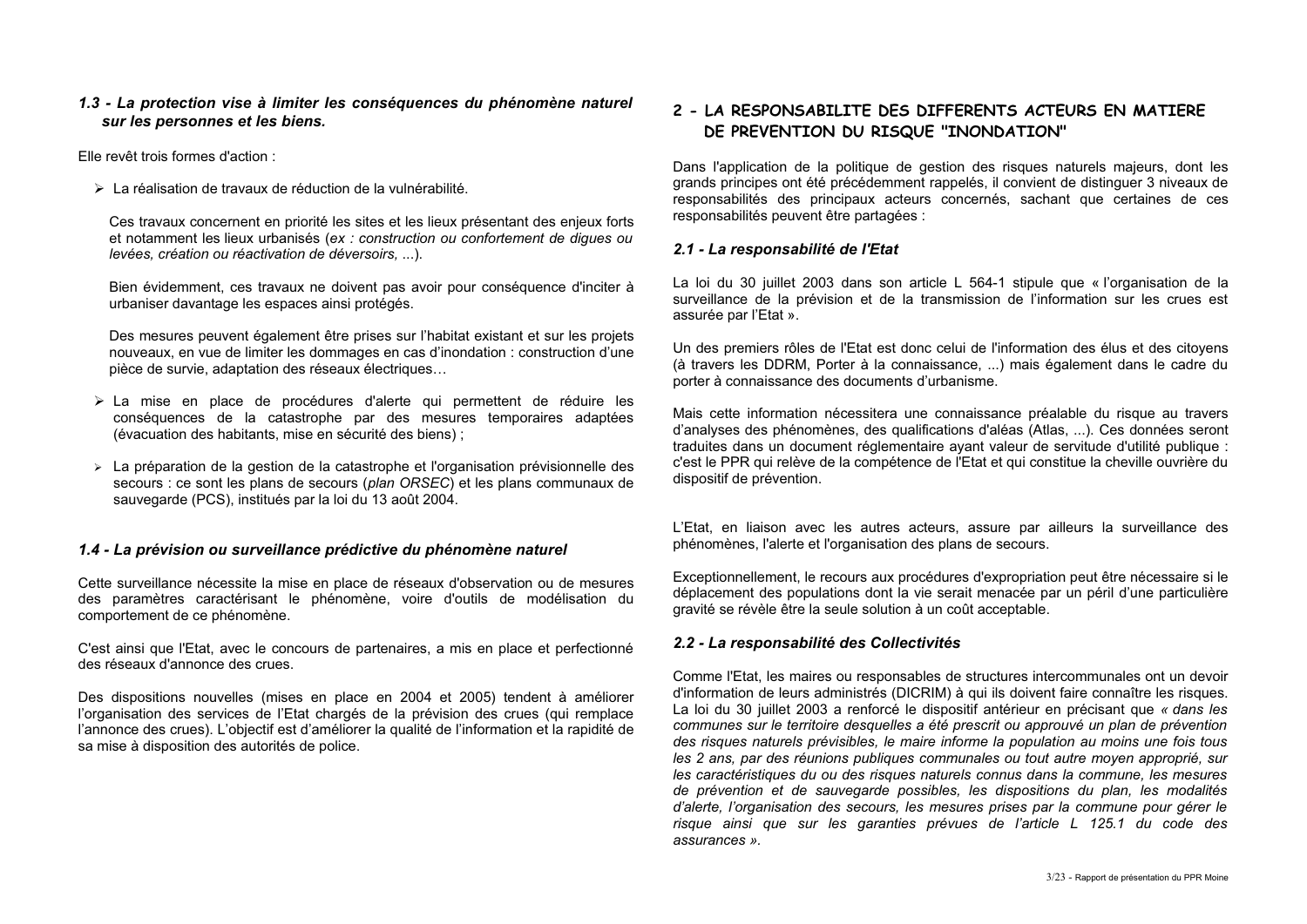De plus, la loi relative à la modernisation de la sécurité civile du 13 août 2004 rend obligatoire l'élaboration d'un Plan Communal de Sauvegarde (P.C.S.) dans les communes dotées d'un Plan de Prévention des Risques naturels approuvé.

Ce P.C.S. regroupe l'ensemble des documents de compétence communale contribuant à l'information préventive et la protection des populations.

La maîtrise de l'occupation du sol et sa mise en cohérence avec les risques identifiés, à travers l'élaboration des PLU, font également partie de ce rôle de prévention. En outre, dans l'exercice de ses compétences en matière d'urbanisme, si celles-ci lui ont été transférées (POS et PLU approuvés), le maire conserve la possibilité de recourir à l'article R 111-2 du code de l'urbanisme relatif à la sécurité publique.

Les collectivités locales et territoriales peuvent aussi réaliser des travaux de protection des lieux habités et réduire ainsi la vulnérabilité, s'ils présentent un caractère d'intérêt général.

Enfin, les collectivités locales participent, sous l'autorité de l'Etat, à l'organisation des secours et au financement des services départementaux d'incendie et de secours.

Il est opportun de rappeler qu'en vertu du code général des collectivités locales, le maire peut avoir l'obligation de prendre les mesures nécessaires afin de prévenir les atteintes à la sécurité publique résultant de risques naturels, dans l'exercice de ses pouvoirs ordinaires de police.

L'Etat peut se substituer à lui en cas de carence.



Montfaucon-Montigné, crue de 1994

### 2.3 - La responsabilité du citoven

Le citoyen qui a connaissance d'un risque potentiel a le devoir d'en informer le Maire.

Il a aussi le devoir de ne pas s'exposer sciemment à des risques naturels, en vérifiant notamment que les conditions de sécurité au regard de ces risques soient bien remplies, comme l'y incite le code civil.

C'est au propriétaire d'un terrain concerné par un risque que peut revenir la responsabilité des travaux de protection contre les risques des lieux habités.

Par ailleurs, en application de l'article L125-5 du Code de l'Environnement, l'information sur l'état des risques et des indemnisations après sinistres est une double obligation à la charge des vendeurs ou des bailleurs lors des transactions immobilières. pour les biens situés dans un périmètre de Plan de Prévention des Risques Inondation (prescrit ou approuvé) ou avant fait l'objet d'une reconnaissance de catastrophe naturelle  $\frac{1}{x}$  inondation  $\frac{1}{x}$ 

Il convient de rappeler que la responsabilité des acteurs s'exerce dans les trois grands domaines du droit que sont :

- > La responsabilité administrative
- $\triangleright$  La responsabilité civile
- > La responsabilité pénale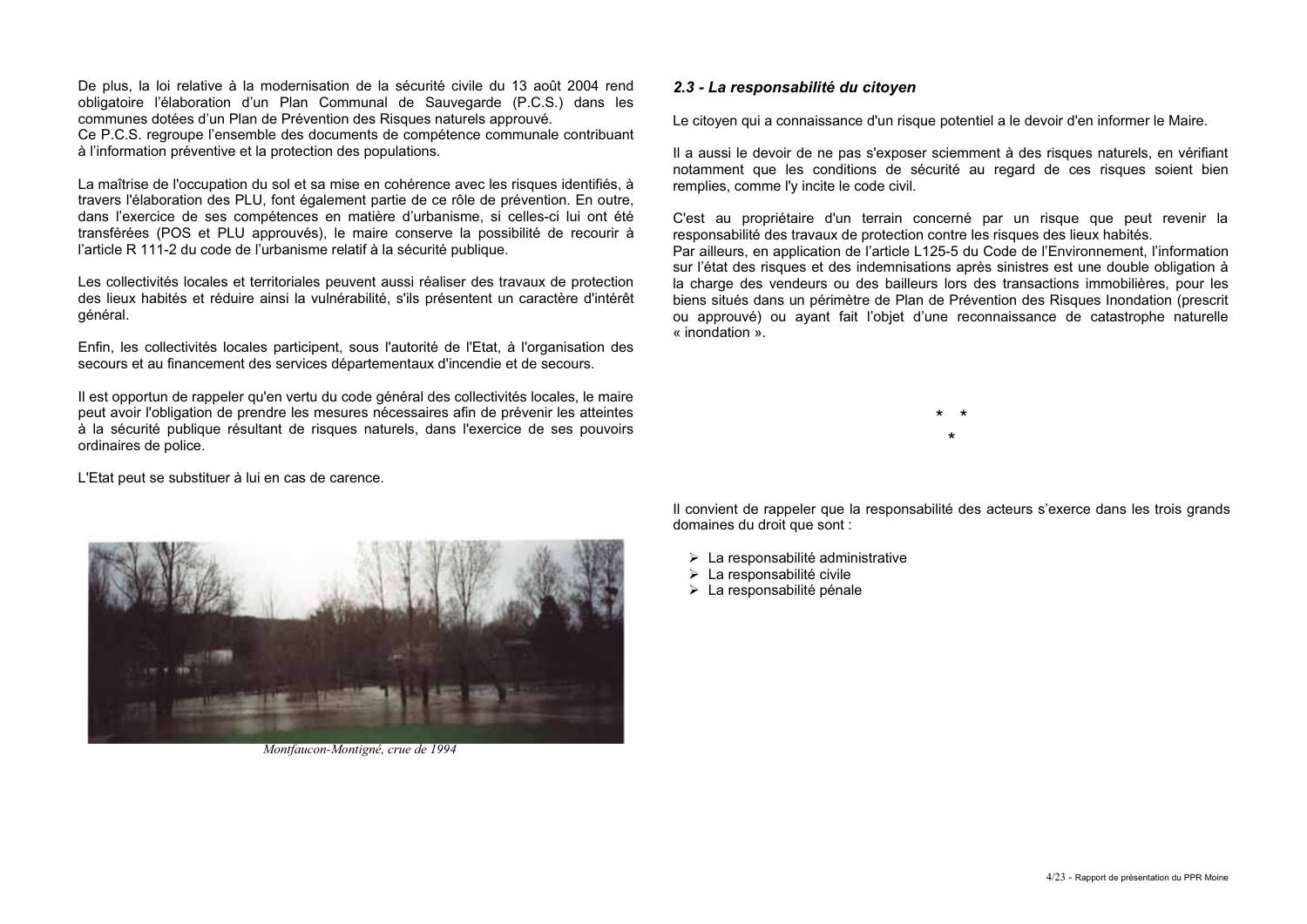# CHAPITRE I : LE CONTEXTE GEOGRAPHIQUE ET HYDROLOGIQUE DE LA MOINE

L'aire du plan de prévention des risques inondations de la Moine s'étend sur 17 communes, dont 15 en Maine-et-Loire, et 2 en Loire Atlantique :

Cholet (49) Clisson (44) Gétigné (44) Maulevrier (49) Mazières-en-Mauges (49) Montfaucon-Montigné (49) La Renaudière (49) La Romagne (49) Roussay (49) Saint-André-de-la-Marche (49) Saint-Crespin-sur-Moine (49) Saint-Christophe-du-Bois (49) Saint-Germain-sur-Moine (49) Saint-Macaire-en-Mauges (49) La Séquinière (49) La Tessouale (49) Yzernay (49)

Les communes de Saint-Pierre-des-Echaubrognes et de Mauléon, dans le département des Deux-Sèvres, sont également traversées par la Moine. Toutefois, ces deux communes étant proches de sa source, la rivière y est étroite et le champ d'expansion des crues très limité. Il n'est donc pas paru opportun d'intégrer ces communes au présent plan de prévention des risques.

### **1 - CONTEXTE GEOGRAPHIQUE**

La Moine, longue de 70 km environ, prend sa source sur la commune de Mauléon à l'altitude de 180 m NGF environ. La rivière s'écoule d'Est en Quest, pour rejoindre la Sèvre Nantaise sur la commune de Clisson, en amont de la confluence de la Sèvre Nantaise avec la Maine

Le bassin versant de la Moine constitue une surface de 382 km<sup>2</sup> environ, concernant les départements des Deux-Sèvres, du Maine-et-Loire et de la Loire Atlantique; il représente 16% du bassin versant de la Sèvre Nantaise. Sa pente naturelle, d'Est en Ouest, est d'environ 0,13% soit 130 m pour 100 km.

### 2 - CONTEXTE GEOLOGIQUE ET HYDROLOGIQUE

Le bassin versant de la Moine est caractérisé par une vallée creusée dans des plateaux de granite et de gneiss :

- les granites de Clisson et Montfaucon, ainsi que les formations gneissiques du Massif de la Tessouale, occupent le versant sud du bassin versant.

- le micaschiste des Mauges et le complexe rvolitihique de Cholet occupent son versant nord.

En surface, l'altération de cette roche produit une arène argileuse imperméable.

La morphologie de la vallée est constituée de quatre sous-ensembles distincts sur le profil longitudinal de la Moine:

- à l'amont du barrage du Verdon, la vallée est profonde et la plaine alluviale, relativement étroite. occupe en movenne 50 m de large. Les terrains traversés sont principalement des granites.
- Sur la partie située entre le barrage de Verdon et l'aval de la Séguinière, la vallée est peu profonde, la plaine alluviale s'élargit et occupe jusqu'à 300 m de large dans le secteur de Cholet : la rivière traverse alors les terrains gneissiques du massif de la Tessouale.
- À l'aval de la Séquinière la vallée s'approfondit brusquement. La plaine alluviale se rétrécit pour atteindre 50 m de large environ. La Moine traverse alors des terrains paléozoïques du massif de Roussay, Saint-André-de-la-Marche et Saint-Christophe-du-Bois, dont les roches affleurantes sont tenaces et résistantes à l'érosion.
- Enfin à l'aval de Roussay, les terrains traversés sont principalement des granites.  $\mathbf{r}$ et la vallée alluviale s'élargit sensiblement pour occuper 100 à 200 mètres de large.

Les principaux affluents de la Moine sont, de l'amont vers l'aval :

- le Trézon en amont du barrage de Ribou.
- le ruisseau de la Mercerie sur la commune de la Tessouale,
- le ruisseau de la Copechanière sur la commune de Saint-Christophe-du-Bois.
- le ruisseau de la Bégaudière.
- le ruisseau de la Tannerie à Saint-André-de-la-Marche.
- le ruisseau de Garrot à Saint-Macaire-en-Mauges et la Renaudière.
- le ruisseau de l'Aiguefou à Saint-Germain-sur-Moine.
- le ruisseau de la Gourbelière.

Le bassin versant de la Moine est avant tout marqué par la présence de deux barrages, le Ribou et le Verdon, dont le rôle est détaillé plus loin dans ce rapport.

#### Les crues

Les crues de la Moine sont caractérisées par une montée des eaux très rapide (de l'ordre d'une dizaine d'heures), et par une décrue tout aussi rapide. Les inondations ne durent donc en général que quelques heures.

Les quatre plus fortes crues connues sont celles de 1920, 1960, 1961 et 1983, dont les niveaux ont été relativement proches, comme en témoignent les cotes relevées pour ces crues au hameau de Beau Rivage, sur la commune de Saint-André-de-la-Marche :

- crue de  $1920 : 45.68 \text{ NGF}$
- crue de 1960 : 45.91 NGF
- crue de 1961  $\cdot$  45.99 NGF
- crue de  $1983 : 46.13 \text{ NGF}$

Les crues de 1995 et 2001 sont également citées. Toutefois, les données historiques dont on dispose sur la rivière Moine sont restreintes.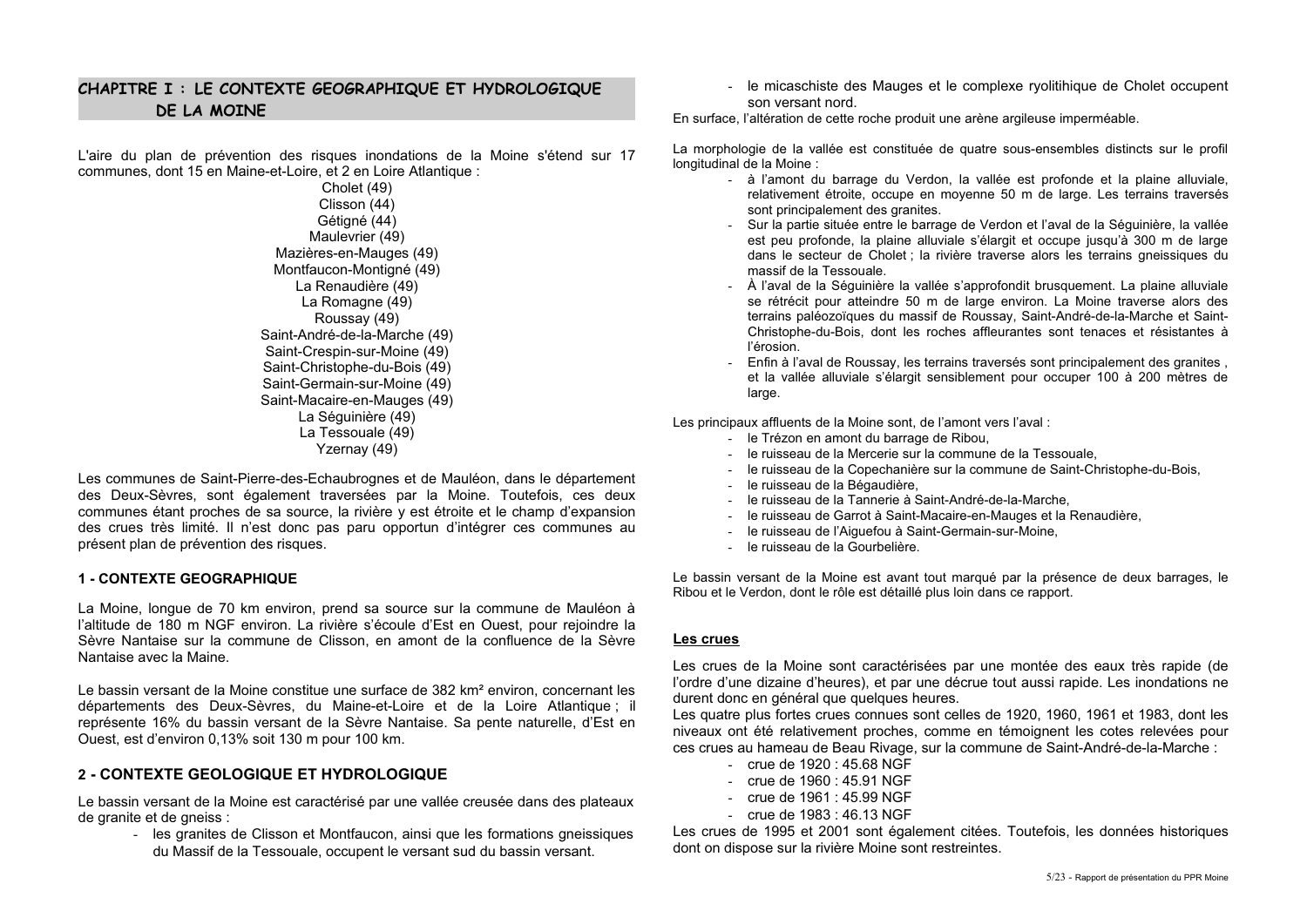L'analyse des pluies maximales journalières a conduit à considérer deux saisons distinctes en terme de risques :

- la période hivernale, de décembre à avril : les pluies longues et modérées, conjuguées à l'état de saturation du bassin versant, sont à l'origine des crues les plus fréquentes. Les crues de 1983, 1995 et 2001 correspondent à ce type de crues.
- La période estivale, de mai à novembre : les crues sont provoquées par des averses orageuses exceptionnelles, comme en mai 2000. Ce sont généralement des crues rapides et de très courtes durées

#### La crue de référence

L'établissement du PPR inondation de la Moine se fait sur la base de la crue de référence retenue dans l'atlas des zones inondables (validé et notifié aux collectivités dans sa version définitive en avril 2004), correspondant à une crue de fréquence centennale.

Pour établir cette crue centennale, un modèle hydrologique pluie-débit du bassin versant de la Moine a été constitué. Celui-ci a été calé aux stations hydrométriques de Maulévrier, Cholet, Roussay et Saint Crespin sur Moine, pour la crue de janvier 2001, puis validé sur différents évènements (avril 1983, janvier 1995, et mai 2000). Deux cas de figures ont ensuite été analysés à l'aide de ce modèle :

- une pluie journalière centennale d'été, avec un état de saturation du sol favorable:
- une pluie journalière centennale d'hiver, avec un état de saturation du sol défavorable.

Ces deux cas ont conduit à des débits similaires, comparables à ceux estimés pour la crue de 1983. Il a donc été décidé d'assimiler la crue d'avril 1983 à une crue centennale

Le profil en long de cette crue fait apparaître cing troncons aux comportements différents :

- le premier troncon, en amont du lac de Verdon, présente une forte pente (0,5% environ). Le champ d'inondation étant réduit, les ponts ont peu d'impact sur la ligne d'eau : en revanche, les chaussées, relativement hautes par rapport au fond de la rivière, ont un impact important
- le deuxième troncon est caractérisé par la présence des barrages de Ribou et Verdon ; les niveaux d'eau y sont conditionnés par les hauteurs de surverse des réservoirs
- Le troisième tronçon, concerné par les traversées d'agglomération de Cholet et de la Séquinière, présente de nombreuses pertes de charge au niveau des singularités hydrauliques.
- Le quatrième troncon, de la Séquinière à Saint-Crespin-sur-Moine, s'inscrit dans une vallée encaissée de pente constante ; il est concerné par peu d'ouvrages de franchissement
- Enfin le cinquième troncon, de Saint-Crespin-sur-Moine à la confluence avec la Sèvre Nantaise à Clisson, est caractérisé par une vallée plus artificielle, suite aux activités minières. Le lit majeur de la rivière est élargi localement, bien que la pente de la ligne d'eau s'accentue lorsqu'on approche de la confluence avec la

Sèvre Nantaise

#### **3 - GESTION DE LA RIVIERE ET DES BARRAGES**

L'ensemble du linéaire de la Moine est géré et entretenu par le Syndicat Intercommunal pour l'Aménagement du Bassin versant de la Moine. Les barrages du Ribou et du Verdon sont gérés par la communauté d'agglomération du Choletais :

- Le barrage du Ribou. d'une capacité de 3.2 millions de m3, a été construit en 1958 : son bassin versant est de 137 km<sup>2</sup>. Ce barrage est cassé comme intéressant la sécurité publique.
- Le barrage du Verdon, ouvrage mixte terre béton d'une capacité de 14,6 millions de m3, a été construit en 1979, à l'amont du premier ouvrage. Son bassin versant est de 73 km<sup>2</sup>. Il est classé dans la catégorie des grands barrages depuis le 8 mars 1994, répondant aux critères de volume et de hauteur. Il est également classé comme intéressant la sécurité publique.

Ces barrages sont des réservoirs utilisés pour l'alimentation en eau potable, et n'ont donc pas un rôle direct d'écrêtement des crues. Toutefois, selon leur niveau de remplissage au moment de la crue, ils pourront jouer un rôle de laminage et retarder la montée des eaux à l'aval.

L'hypothèse d'une rupture de barrage n'est pas prise en compte dans la définition de la zone inondable du Plan de Prévention des Risques Inondations de la Moine. En effet, une telle rupture s'apparente d'avantage à un risque technologique qu'au risque naturel d'inondation traité ici. De plus, la probabilité d'un tel événement est particulièrement faible, et les mesures de prévention à mettre en place ne sont donc pas comparables à celles associées à une crue de période de retour cent ans. Seules ont dont été prévues des mesures de secours en cas de rupture ou de menace de rupture, dans le cadre d'un Plan Particulier d'Intervention (PPI).



Le barrage du Verdon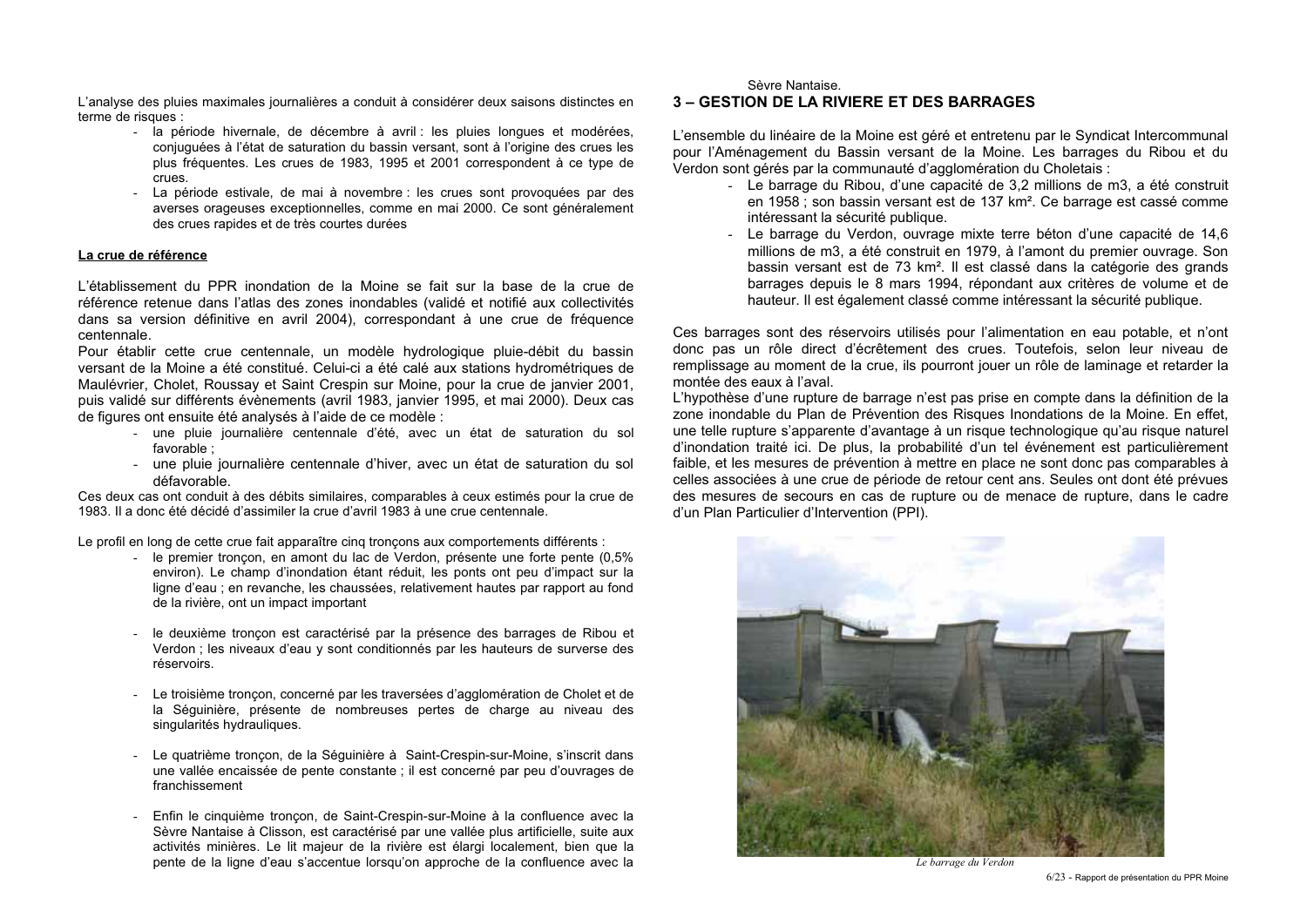### CHAPITRE II : LE CONTEXTE REGLEMENTAIRE ET CONTRACTUEL

### 1 - LE PLAN LOIRE GRANDEUR NATURE

Le "Plan Loire Grandeur Nature" a été adopté en comité interministériel du 4 janvier 1994. Ce plan, d'une durée de 10 ans, associe l'État, l'Établissement Public d'Aménagement de la Loire et de ses Affluents (EPALA) (aujourd'hui. Établissement public Loire) et l'Agence de l'Eau Loire-Bretagne (AELB). Il avait comme objectif de trouver le bon équilibre entre la sécurité des personnes, la protection de l'environnement et le développement économique, et concernait 9 régions et 29 départements soit l'ensemble du bassin de la Loire.

Pour la Loire moyenne, il abordait trois thèmes :

- $\triangleright$  la satisfaction des besoins en eau.
- > la restauration de la diversité écologique des milieux.
- > la sécurité des personnes face au risque inondation.

Le programme interrégional "Loire Grandeur Nature" a été prorogé jusqu'en 2006, afin de s'articuler avec la convention relative au programme interrégional, signée par l'Etat et la région des Pays de la Loire le 12 juillet 2000, dans le cadre du contrat de plan Etat-Région. Un nouveau plan, pour la période 2007-2013, a été signé le 2 juillet 2007. Quatre enjeux prioritaires partagés par l'ensemble des partenaires impliqués ont ainsi été identifiés dans ce nouveau plan:

- > Préserver le bien commun que sont la ressource en eau. Les espaces et espèces patrimoniales en danger
- > Mettre en valeur le patrimoine naturel, culturel, touristique et paysager de la Loire et de ses principaux affluents pour un développement durable.
- > Développer et partager une connaissance globale, fondamentale et opérationnelle du fleuve et de son écosystème.
- $\triangleright$  Vivre durablement dans les vallées inondables de la Loire et ses principaux affluents

Ces enjeux sont déclinés en « grands projets », listant les actions à mener pour atteindre les objectifs fixés par le plan. Ainsi, l'enjeu « vivre durablement dans les vallées inondables de la Loire et ses principaux affluents » se traduit par les grands projets « Ouvrages domaniaux de l'État et sécurité civile », et « Prévention des inondations » : les résultats attendus pour ce dernier sont :

- $\triangleright$  la prise de conscience du risque d'inondation par le plus grand nombre d'acteurs
- $\triangleright$  la prise en compte explicite du risque dans la gestion des territoires, les aménagements, les activités et les comportements
- > la planification complète de la gestion de crise
- > la réduction significative des impacts directs et indirects des inondations à venir (risques humains, désordres, dommages, perte d'activités...)

Ainsi parmi les actions éligibles du grand projet « Prévention des inondations », on trouve notamment la poursuite des programmes d'actions de prévention des inondations (voir ciaprès), ainsi que la réduction de vulnérabilité des enjeux et des territoires.

#### 2 - LE PROGRAMME D'ACTIONS DE PREVENTION DES INONDATIONS DE LA **SFVRF NANTAISF**

Parallèlement aux dispositifs précédemment évogués, s'est mise en place en 2004, une politique ambitieuse dans le cadre de l'appel à projet lancé en octobre 2002 par Madame Roselvne BACHELOT. Ministre de l'écologie et du Développement durable.

Cette démarche initiée en octobre 2004, intitulée « programme d'études et d'information pour la prévention des inondations sur le bassin de la Sèvre Nantaise », engage l'État, le Conseil Régional des Pays de la Loire, le Syndicat de la Moine, et l'Institution Interdépartementale de la Sèvre Nantaise.

Ces partenaires affirment leur volonté de réduire de façon durable les dommages aux personnes et aux biens consécutifs aux inondations en mettant en œuvre une approche intégrée de prévention des inondations combinant les volets suivants :

- > Développer la connaissance et la conscience du risque.
- > Améliorer la surveillance des précipitations et les dispositifs de prévision et d'alerte
- > Élaborer et améliorer les plans de prévention des risques
- > Réduire la vulnérabilité des biens et des personnes exposés au risque,
- > Ralentir les débits en amont des zones exposées,

Les actions menées dans ce cadre devraient bénéficier des aides du fonds national de prévention du risque majeur, elles contribueront de manière opérationnelle à la mise en œuvre du principe de diminution de la vulnérabilité énoncé dans le PPR.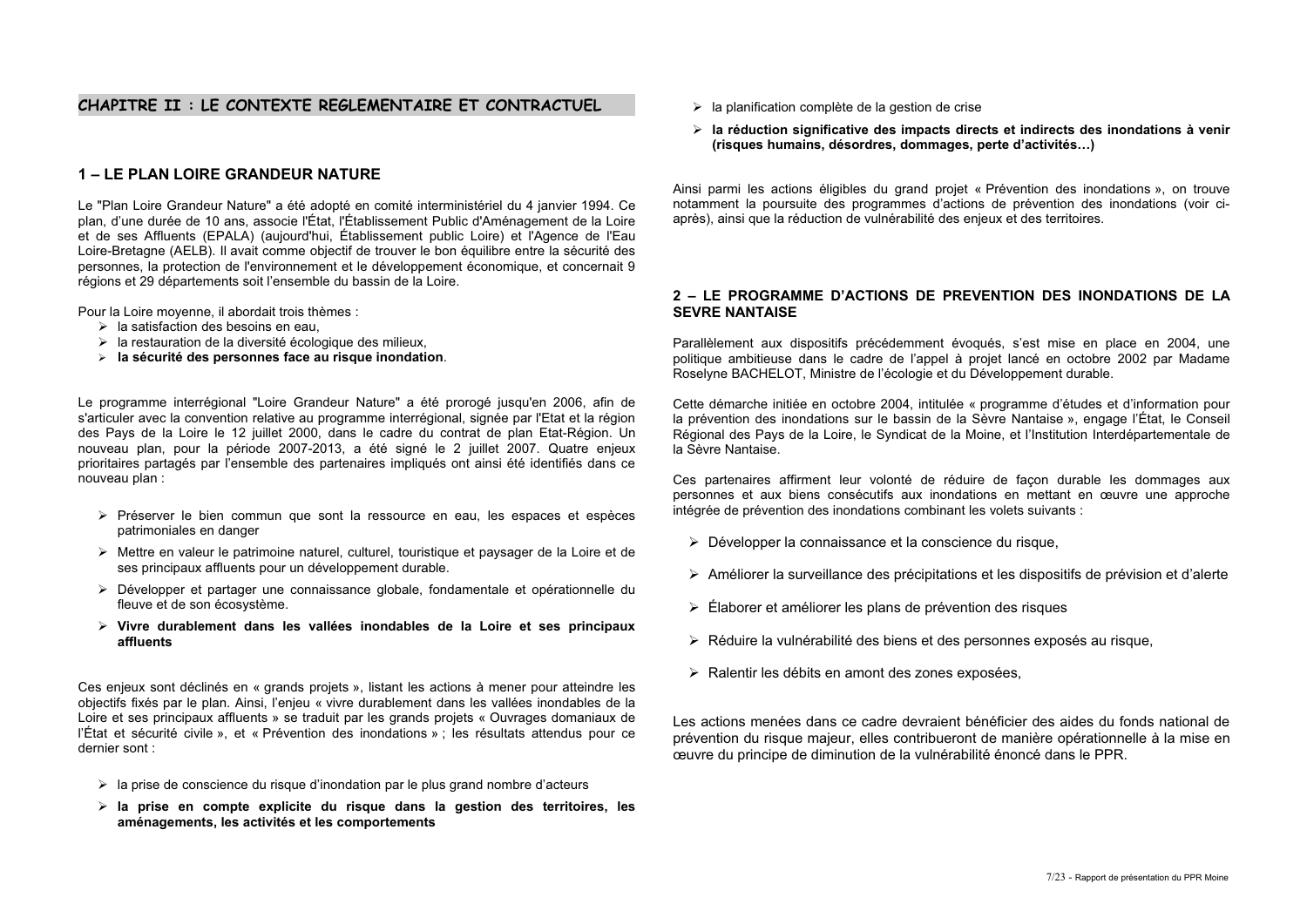#### **CHAPITRE III:** JUSTIFICATION PROCEDURE D'ELABORATION. CONTENU ET OPPOSABILITE DU PPR

Dans la loi du 22 juillet 1987 modifiée relative à l'organisation de la sécurité civile, à la protection de la forêt contre l'incendie et à la prévention des risques maieurs. l'article 40-1 indigue que :

« L'Etat élabore et met en application des plans de prévention des risques naturels prévisibles tels que les inondations, les mouvements de terrain, les avalanches, les incendies de forêt, les séismes, les éruptions volcaniques, les tempêtes ou les cyclones. Ces plans ont pour objet, en tant que de besoin :

1 - de délimiter les zones exposées aux risques en tenant compte de la nature et de l'intensité du risque couru, d'y interdire tout type de construction, d'ouvrage, d'aménagement ou d'exploitation agricole, forestière, artisanale, commerciale ou industrielle ou, dans le cas où des constructions, ouvrages, aménagements ou exploitations agricoles, forestières, artisanales, commerciales ou industrielles pourraient v être autorisés, prescrire les conditions dans lesquelles ils doivent être réalisés, utilisés ou exploités.

2 - de délimiter les zones qui ne sont pas directement exposées aux risques mais où des constructions, des ouvrages, des aménagements ou des exploitations agricoles. forestières, artisanales, commerciales ou industrielles pourraient aggraver des risques ou en provoquer de nouveaux et y prévoir des mesures d'interdiction ou des prescriptions telles que prévues au 1 du présent article.

3 - de définir des mesures de prévention, de protection et de sauvegarde qui doivent être prises, dans les zones mentionnées aux 1 et 2 du présent article, par les collectivités publiques dans le cadre de leurs compétences, ainsi que celles qui peuvent incomber aux particuliers.

4 - de définir, dans les zones mentionnées aux 1 et 2 du présent article les mesures relatives à l'aménagement. l'utilisation ou l'exploitation des constructions, des ouvrages. des espaces mis en culture ou plantés existant à la date de l'approbation du plan qui doivent être prises par les propriétaires, exploitants ou utilisateurs.

La réalisation des mesures prévues aux 3 et 4 du présent article peut être rendue obligatoire en fonction de la nature et de l'intensité du risque dans un délai de cinq ans pouvant être réduit en cas d'urgence ».

Le Préfet et ses services adaptent donc les dispositions du PPR aux besoins locaux de la prévention des effets d'une inondation.

### 1 - POURQUOI UN PPR ?

Le Plan de Prévention des Risques vient en remplacement des divers outils réglementaires utilisables pour la maîtrise de l'urbanisation des zones exposées aux risques naturels :

 $\triangleright$  le plan de surfaces submersibles (PSS)\*,

- > le Plan d'Exposition aux Risques (PER), créé par la loi du 13 juillet 1982 dont la mise en oeuvre avait accusé des retards importants en raison d'une procédure insuffisamment déconcentrée.\*
- > la délimitation d'un périmètre de risques (article R.111.3 du code de l'urbanisme).\*

(\*) Ces procédures n'ont pas été mises en oeuvre dans la vallée de la Moine couverte par le présent PPR.

L'élaboration du PPR permet de parachever la démarche réglementaire de prévention engagée par l'élaboration de l'atlas des zones inondables qui fait l'inventaire du risque sur une base historique ou théorique et de compléter le dispositif antérieur. L'atlas des zones inondables de la Moine a été notifié aux communes concernées en avril 2004.

En constituant un document réglementaire de référence unique, le PPR clarifiera et simplifiera les dispositions applicables. En effet, l'approbation du PPR, en faisant disparaître la compétence liée Préfet / Maire fondée sur l'avis obligatoire des services chargés de la police de l'eau, simplifiera l'instruction du permis de construire.

# 2 - PROCÉDURE D'ÉLABORATION DU PLAN DE PRÉVENTION DES RISQUES

Le décret du 5 octobre 1995 modifié par le décret du 4 janvier 2005 a défini la procédure d'élaboration des PPR :

- prescription de l'établissement d'un PPR ou de sa révision par un arrêté préfectoral qui détermine le périmètre mis à l'étude et désigne le service déconcentré de l'Etat chargé d'élaborer le projet.
- établissement du projet par les Services de l'Etat, en concertation avec les communes concernées
- · consultation de la chambre d'agriculture et du centre régional de la propriété forestière,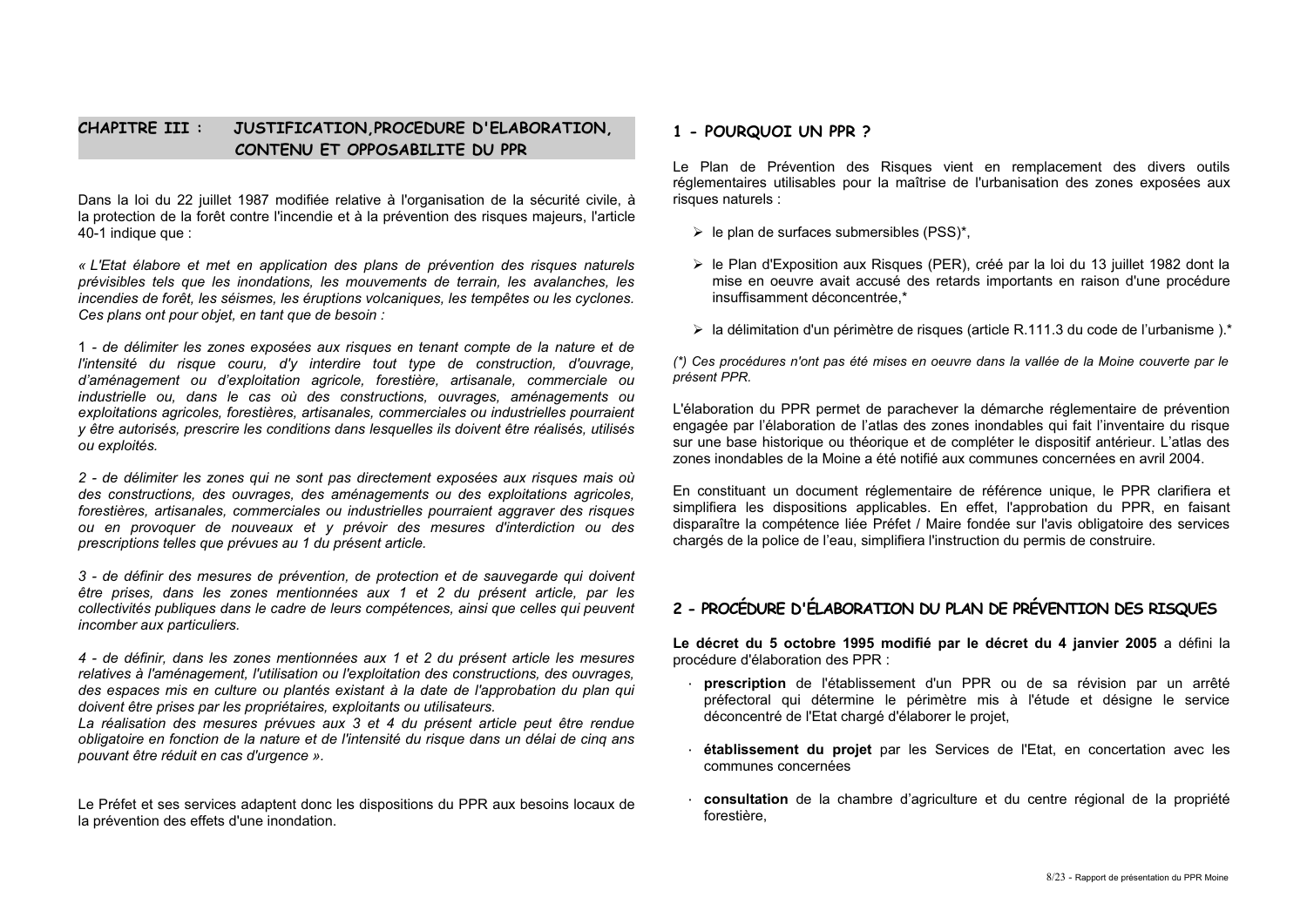- · consultation des conseils municipaux et des établissements publics de coopération intercommunale compétents pour l'élaboration des documents d'urbanisme dont le territoire est couvert en tout ou partie par le plan.
- · enquête publique,
- · approbation par arrêté préfectoral qui érige le PPR en servitude d'utilité publique.
- annexion du PPR au plan d'occupation des sols (POS) ou au plan local d'urbanisme (PLU) ou tout autre document d'urbanisme en tenant lieu, lorsque ces documents existent. Le PPR approuvé vaut servitude d'utilité publique au titre de l'article 40-4 de la loi du 22 juillet 1987. Il doit donc être annexé au POS / PLU en application des articles L 126-1 et R 123-24-4 du code de l'urbanisme (CU) par l'autorité responsable de la réalisation du document (maire ou président de l'établissement public compétent). A défaut, l'article L 126-1 du CU, tel qu'il a été modifié par l'article 88 de la loi du 2 février 1995, fait obligation au préfet de mettre en demeure cette autorité d'annexer le PPR au POS et au PLU, et, si cette injonction n'est pas suivie d'effet, de procéder d'office à l'annexion.

Il est ensuite souhaitable que les dispositions du POS ou du PLU soient mises en conformité avec le PPR, lorsque ces documents divergent, pour rendre cohérentes les règles d'occupation du sol.

Le PPR Moine a été prescrit par arrêté interpréfectoral du 30 octobre 2006.

### 3 - CONTENU DU PPR

Le contenu du Plan de Prévention des Risques est précisé par le décret du 5 octobre 1995. Le dossier du PPR doit comprendre:

- > un rapport (ou note) de présentation dont l'objet est de justifier la mise en œuvre d'un plan de prévention des risques, de décrire la procédure d'élaboration et le contenu du plan, et d'en affirmer la portée juridique. Le rapport de présentation contient également des informations sur la géomorphologie des vals et une approche qualitative et quantitative des enjeux exposés au risque d'inondation
- > un document graphique délimitant les zones exposées aux risques en distinguant plusieurs niveaux d'aléa et identifiant les zones déjà urbanisées faisant l'objet de dispositions particulières. Ce document a été établi à partir des cartes de l'atlas des zones inondables complété ou précisé par des relevés topographiques complémentaires.

L'échelle retenue (le 1/10 000<sup>ème</sup>) pour la cartographie réglementaire, est cohérente avec la précision avec laquelle le risque peut être connu (de 1 à 20 m en plan selon que la pente est plus ou moins prononcée). Toutefois, pour une plus grande clarté. les secteurs agglomérés font l'obiet d'une cartographique développée au 1/5 000<sup>ème</sup>. Le PPR ne s'appuie pas sur un plan parcellaire, dans la mesure où, bien évidemment, l'aléa ne suit pas les limites cadastrales, mais les courbes de niveau, ce que fait apparaître la cartographie. La superposition des limites parcellaires à la topographie aboutirait à un document confus. Il appartient au PLU ou à la carte communale de préciser les droits à construire à l'échelle de la parcelle, de façon compatible avec le PPR.

- > un rèalement qui définit :
	- les conditions dans lesquelles des aménagements ou des constructions peuvent être réalisés dans la zone exposée.
	- les mesures de prévention, de protection et de sauvegarde à prendre par les collectivités et les particuliers ainsi que les mesures relatives à l'aménagement, à l'utilisation ou à l'exploitation des constructions, des ouvrages et des espaces mis en culture ou plantés.

Il peut comprendre d'autres documents en annexe (textes de loi, décrets, circulaires...., cartes explicatives, bibliographie).

### 4 - VALEUR JURIDIQUE DU PPR

Le présent PPR vaut servitude d'utilité publique en application de l'article 40-4 de la loi 87-565 du 22 juillet 1987. De plus, le décret du 5 octobre 1995 prévoit que cessent de s'appliquer à compter de l'approbation des PPR :

- · l'article R421-38-14 du code de l'urbanisme instituant une demande d'avis conforme de la part du service de l'Etat chargé de la police de l'eau,
- · le décret du 20 octobre 1937 relatif aux Plans de Surfaces Submersibles.
- · le décret du 15 mars 1993 relatif aux plans d'exposition aux risques naturels prévisibles.

Le non-respect des prescriptions du plan de prévention des risques est puni des peines prévues à l'article L 480-4 du code de l'urbanisme.

Par ailleurs, si les biens immobiliers construits et les activités exercées l'ont été en violation des dispositions du plan de prévention des risques en viqueur au moment où la construction a été entreprise, ou bien l'activité engagée. l'assureur peut se soustraire à son obligation de garantie. Toutefois, l'assureur ne pourra exercer cette faculté que lors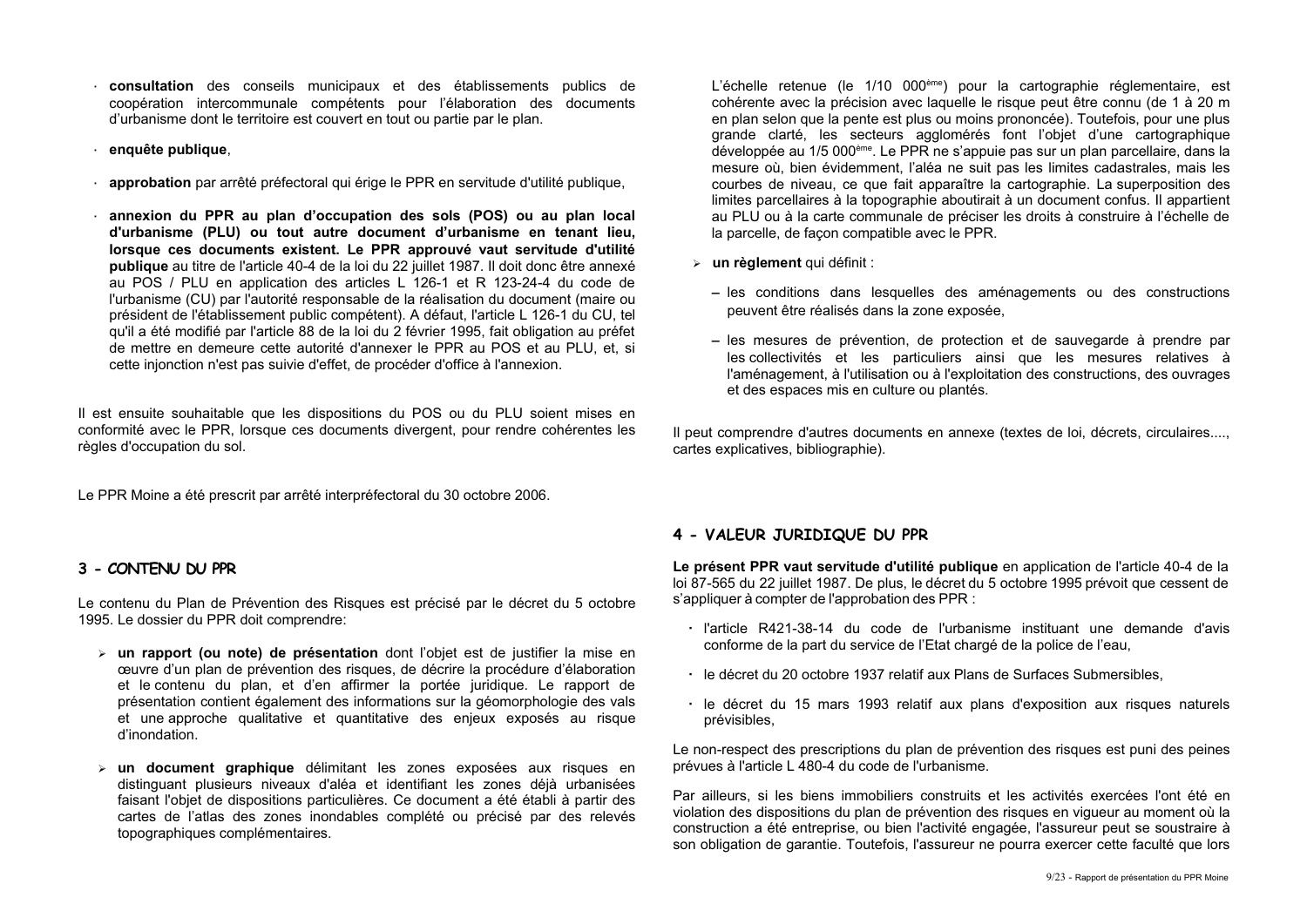de la conclusion initiale ou du renouvellement du contrat (article 68 de la loi du 30 juillet  $2003$ ).

### CHAPITRE IV : LES RISQUES LIES AUX INONDATIONS

Le risque inondation est évalué en confrontant 2 paramètres : le phénomène inondation luimême (extension et intensité) d'une part et les enjeux d'autre part.

### 1 - LES ALEAS

#### Qualification des aléas

L'atlas des zones inondables de la Moine (2004) définit quatre classes d'aléas, à partir de deux critères : hauteur d'eau pour la crue de référence (1983), et vitesse.

- aléa faible : profondeur de submersion inférieure à 1 mètre, sans vitesse significative
- aléa moven : profondeur de submersion comprise entre 1 mètre et 1.50 mètre  $\sim$ sans vitesse significative; ou profondeur inférieure à 1 mètre avec vitesse significative
- aléa fort : profondeur de submersion supérieure à 1,50 mètre sans vitesse significative ; ou profondeur de submersion comprise entre 1 mètre et 1,50 mètre avec vitesse significative
- aléa très fort : profondeur de submersion supérieure à 1,50 mètre avec vitesse significative.

La vallée de la Moine étant relativement encaissée, le champ d'expansion des crues est étroit, et se limite dans la plupart des cas au lit mineur de la rivière. De ce fait, l'échelle retenue pour la publication de la cartographie de zonage du PPR, le 1/10 000ème, ne permet pas de distinguer clairement les 4 classes d'aléas ainsi définies.

Afin de faciliter l'application du zonage réglementaire, il a donc été décidé de simplifier la cartographie en réduisant le nombre de classes d'aléas.

Compte tenu des caractéristiques de la vallée, les zones de vitesse marquée correspondent dans la majorité des cas au lit mineur de la rivière, et se superposent de ce fait aux zones de plus fortes hauteurs d'eau. Il a donc été décidé de ne pas prendre en compte ce critère dans la définition des classes d'aléas du PPR

De plus, les textes qui encadrent l'élaboration des PPR prévoient que les zones concernées par des hauteurs d'eau supérieures à 1 mètre soient classées en aléa fort.

La définition suivante a donc été retenue :

- 1 aléa faible : profondeur de submersion inférieure à 1 mètre
- 2 aléa fort : profondeur de submersion supérieure à 1 mètre

#### Cartographie des aléas

Une cartographie des aléas à l'échelle du 1/10000<sup>ème</sup> a été établie dans le cadre de l'atlas des zones inondables. Cet atlas donne des niveaux des plus hautes eaux (PHE), correspondant à la crue de référence (crue centennale modélisée).

Afin de préciser le contour des zones d'aléas, la Direction Départementale de l'Équipement de Maine-et-Loire a réalisé des relevés topographiques complémentaires dans les zones à enjeux. Le tableau ci-après (p. 10) précise la répartition et les surfaces inondables par niveau d'aléa, pour chaque commune.



La Moine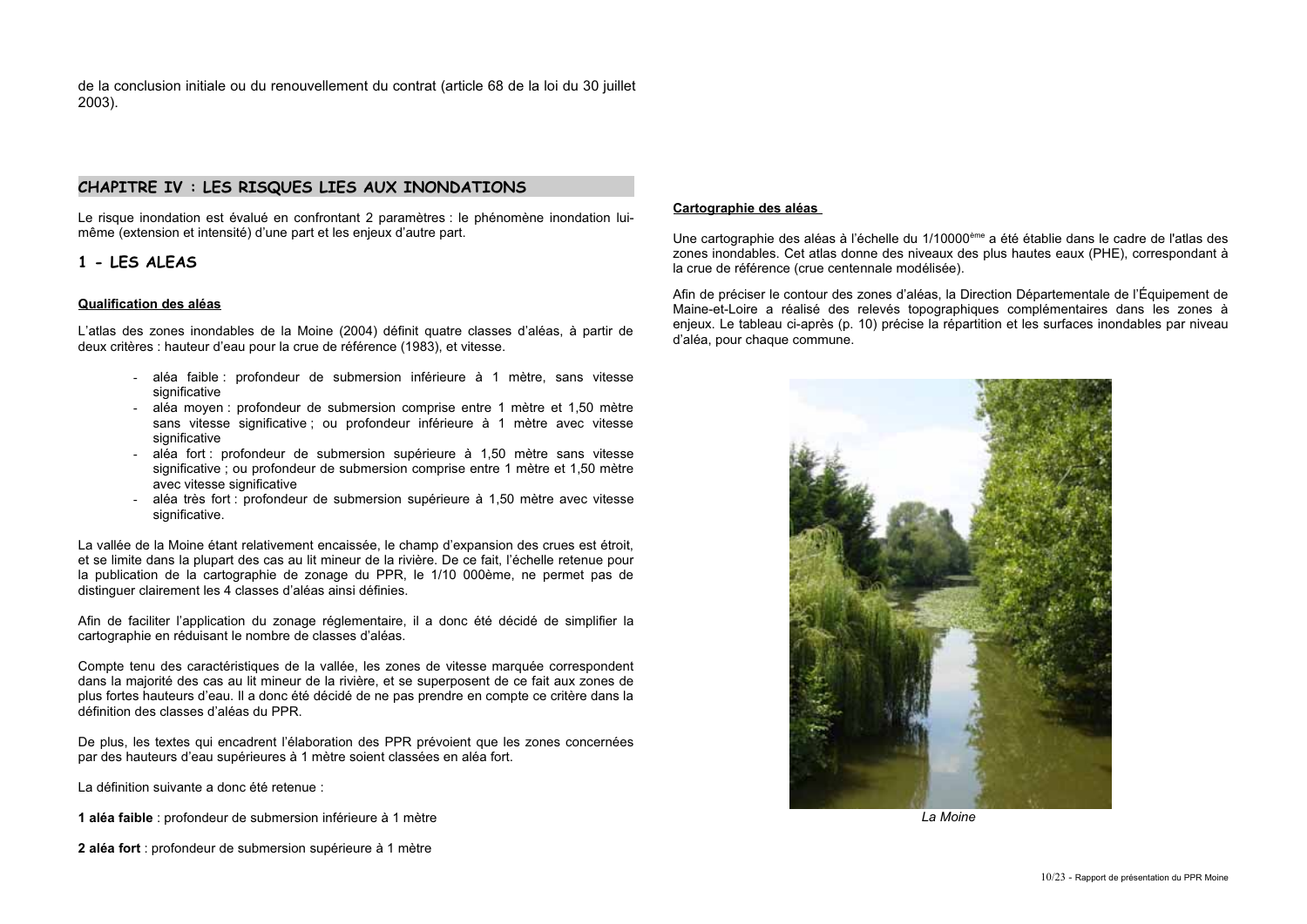Carte Aléas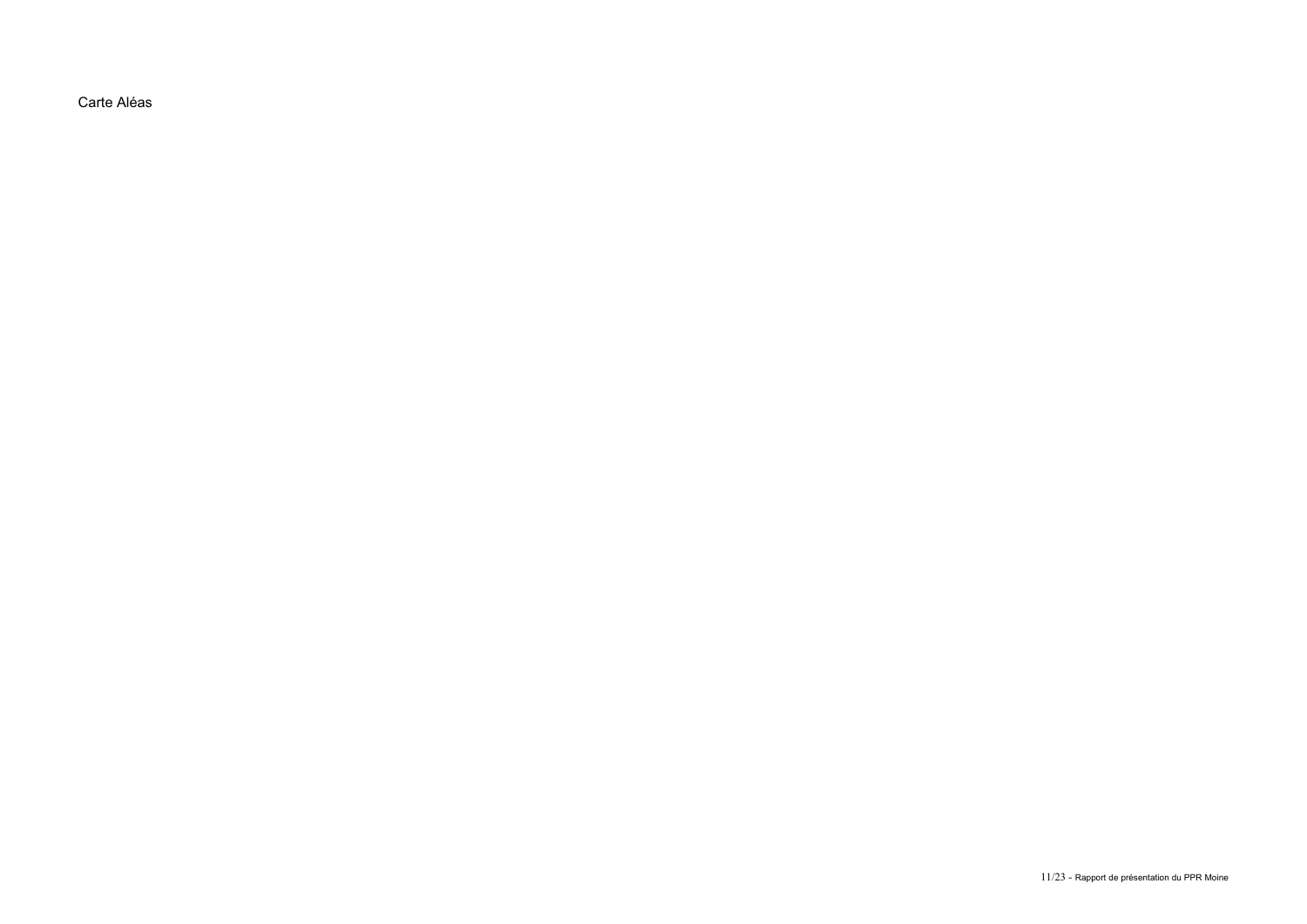### Plan de Prévention des Risques Naturels Prévisibles Inondation -Val de la Moine **Estimation des surfaces inondables**

| Pourcentage de<br>la commune en |                                   |                               | Superficies estimées<br>(en hectares) |                  | Surface d'aléa par commune<br>(en hectares) |                                   | Pourcentage d'aléa par<br>commune<br>(en % de la zone inondable) |                                   |
|---------------------------------|-----------------------------------|-------------------------------|---------------------------------------|------------------|---------------------------------------------|-----------------------------------|------------------------------------------------------------------|-----------------------------------|
|                                 | <b>Communes</b><br>zone inondable | Secteur concerné              | <b>TOTALE</b><br>de la commune        | <b>INONDABLE</b> | Aléa faible<br>(moins d'1m<br>d'eau)        | Aléa fort<br>(plus d'1m<br>d'eau) | Aléa faible<br>(moins d'1m<br>d'eau)                             | Aléa fort<br>(plus d'1m<br>d'eau) |
| Cholet                          | 1.7%                              | Traversée de la ville         | 8747                                  | 147              | 58                                          | 89                                | 40 %                                                             | 60 %                              |
| Maulevrier                      | 4,2%                              | Limite des parties urbanisées | 3342                                  | 140              | 31                                          | 109                               | 22 %                                                             | 78 %                              |
| Mazières-en-Mauges              | 0,2%                              | Marges de la commune          | 890                                   | 1,6              | 0,2                                         | 1,4                               | 15,5 %                                                           | 84,5 %                            |
| Montfaucon-Montigné             | 2,4%                              | Bourg de Montfaucon           | 1680                                  | 40               | 11                                          | 29                                | 27,5 %                                                           | 72,5 %                            |
| La Renaudière                   | 0,65%                             | Marges de la commune          | 2146                                  | 14               | 4                                           | 10                                | 30 %                                                             | 70 %                              |
| La Romagne                      | 0,65%                             | Marges de la commune          | 1593                                  | 10               | 2                                           | 8                                 | 21 %                                                             | 79 %                              |
| Roussay                         | 2,8%                              | Marges de la commune          | 1099                                  | 31               | 10                                          | 21                                | 33 %                                                             | 67 %                              |
| Saint-André-de-la-Marche        | 1,3%                              | Marges de la commune          | 1103                                  | 14               | 4                                           | 10                                | 28 %                                                             | 72 %                              |
| Saint-Christophe-du-Bois        | 0,5%                              | Marges de la commune          | 2175                                  | 11,5             | 2,5                                         | 9                                 | 21 %                                                             | 79 %                              |
| Saint-Crespin-sur-Moine         | 2,5%                              | Limite des parties urbanisées | 2011                                  | 51               | 13,5                                        | 37,5                              | 26 %                                                             | 74 %                              |
| Saint-Germain-sur-Moine         | 1,9%                              | Marges de la commune          | 2679                                  | 50,5             | 11                                          | 39,5                              | 21 %                                                             | 79 %                              |
| Saint-Macaire-en-Mauges         | 0.1%                              | Marges de la commune          | 2733                                  | 3,5              | 1,5                                         | $\overline{2}$                    | 47 %                                                             | 53 %                              |
| La Séguinière                   | 1,6%                              | Traversée du bourg            | 3115                                  | 49               | 20                                          | 29                                | 41 %                                                             | 59 %                              |
| La Tessouale                    | 8%                                | Marges de la commune          | 2121                                  | 170              | 48,5                                        | 121,5                             | 28,5 %                                                           | 71,5%                             |
| Yzernay                         | 0,2%                              | Marges de la commune          | 4066                                  | 8                | 3                                           | 5                                 | 39 %                                                             | 61 %                              |
| Clisson                         | 1,7%                              | Marges de la commune          | 1130                                  | 19,5             | 3                                           | 16,5                              | 15 %                                                             | 85 %                              |
| Gétigné                         | 1,7%                              | Marges de la commune          | 2397                                  | 41               | 19                                          | 22                                | 47 %                                                             | 53 %                              |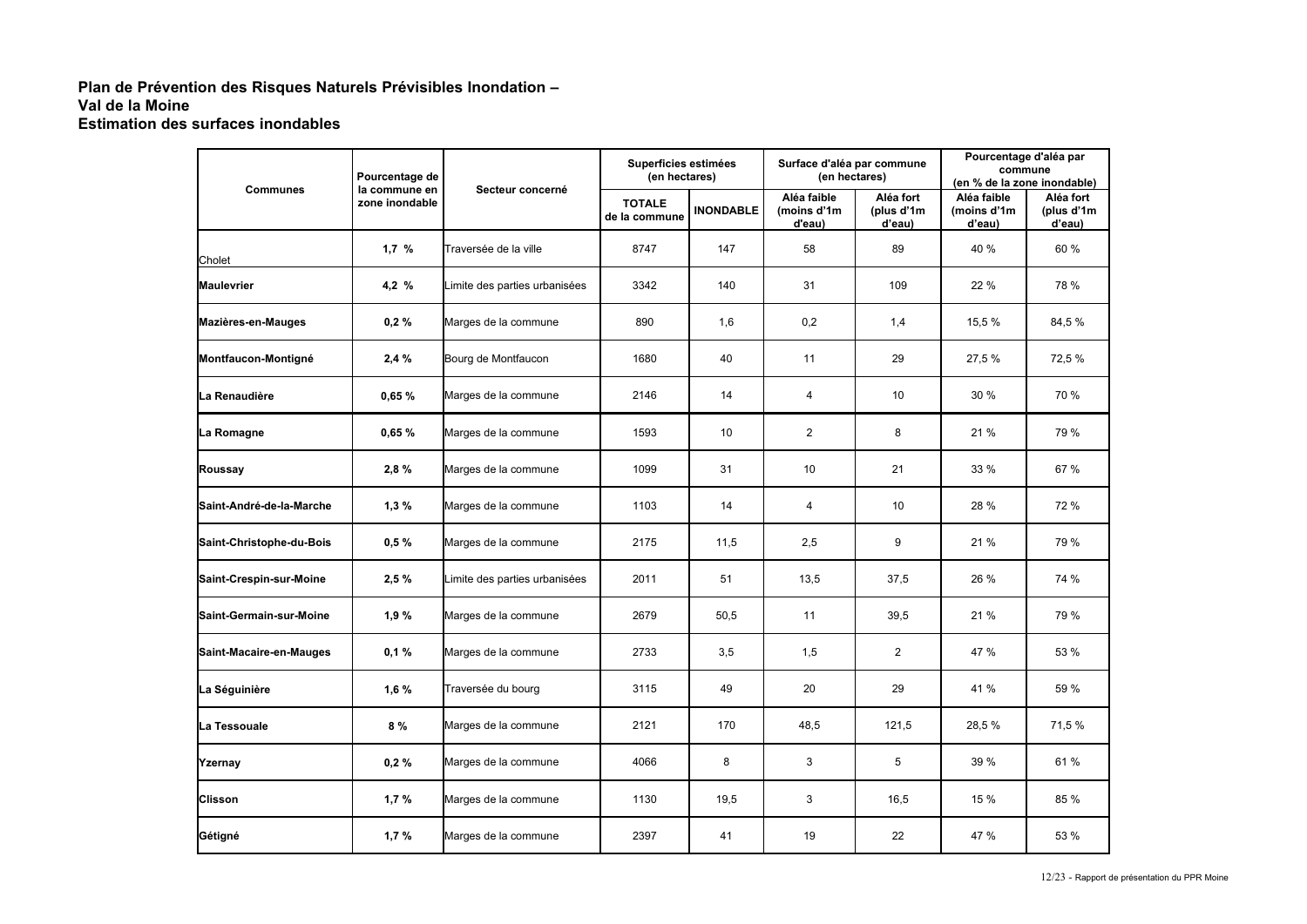### 2 - LES ENJEUX

Par « enjeu », il faut entendre les vies humaines, les biens matériels, les activités mais aussi les patrimoines publics ou privés, bâtis ou environnementaux.

#### Les enjeux humains -

En Maine-et-Loire, la Moine traverse 14 communes diversement exposées au risque inondation. La commune de Mazières-en-Mauges, bien que n'étant pas riveraine de la rivière, est également concernée par le périmètre de la zone inondable, au niveau de l'extrémité du lac du Ribou. En Loire Atlantique, 2 communes (Clisson et Gétigné) sont traversées par la Moine avant sa confluence avec la Sèvre Nantaise. Celles-ci ne présentent aucun enjeu dans la zone inondable.

La vallée de la Moine étant globalement encaissée. la zone inondable est peu étendue en dehors du lit de la rivière. Ainsi, la surface totale des 17 communes est de 43 300 hectares, dont seulement 805 sont situés en zone inondable, soit une proportion de 1.8 %. Les enjeux concernés sont donc limités.

Les trois communes les plus touchées du périmètre d'étude sont Cholet. la Séquinière et Montfaucon-Montigné, qui représentent respectivement 70, 11 et 44 habitations en zone inondable, soient 350 personnes environ.

Mises à part ces trois communes. la population exposée à ce risque peut être évaluée à une quinzaine d'habitants, et concerne 5 habitations.



Le Moulin du Bouchot – crue de mai 2000



Traversée du bourg de Montfaucon : 44 habitations en zone inondable

|                          | Habitations |
|--------------------------|-------------|
| Yzernay                  |             |
| Maulevrier               |             |
| Mazières-en-Mauges       |             |
| La Tessouale             |             |
| Cholet                   |             |
| La Séguinière            |             |
| Saint Christophe-du-Bois |             |
| La Romagne               |             |
| Saint-André-de-la-Marche |             |
| Roussay                  |             |
| Saint-Macaire-en-Mauges  |             |
| La Renaudière            |             |
| Saint-Germain-sur-Moine  |             |
| Montfaucon-Montigné      |             |
| Saint-Crespin-sur-Moine  |             |
| Gétigné                  |             |
| Clisson                  |             |
| Total approximatif       | 13          |

| opulation estimée                        | 36 |
|------------------------------------------|----|
| (à raison de 2,8 personnes par logement) |    |

Tableau 1 - Logements concernés par commune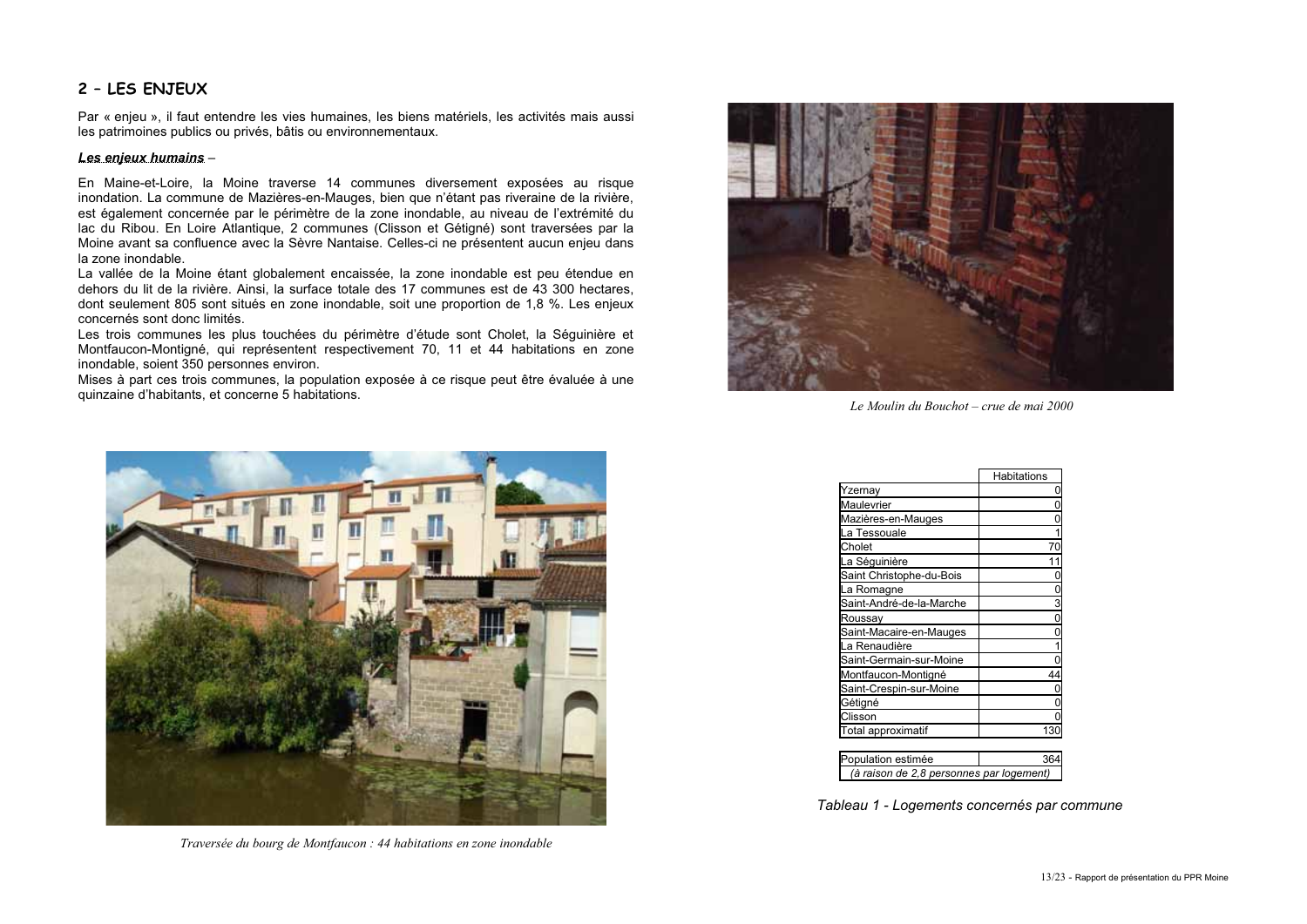### Les enjeux socio-économiques-

La vallée de la Moine étant relativement encaissée, on recense peu d'activités dans la zone inondable. Aucun siège d'exploitation agricole n'est exposé au risque inondation sur cette rivière

De même, les activités économiques sont limitées : on dénombre ainsi :

- 4 bars ou restaurants (Montfaucon-Montigné, la Séguinière, Cholet, la Tessouale),
- une minoterie (la Séquinière).
- un garage automobile (la Séguinière).
- une entreprise de génie électrique et automatisme (Cholet).
- une entreprise de chaudronnerie et soudure (la Tessouale).
- une location de kayaks (activité saisonnière, Cholet).

Un bâtiment des ASSEDIC est également exposé au risque inondation à Cholet.



Restaurant en hord de Moine à Cholet

En cas de forte crue, plusieurs ponts peuvent être coupés :

- le Pont Bertrand à Cholet
- le Pont du Carteron à Cholet
- le Pont de Moine à Montfaucon-Montigné (RD762)
- Le Vieux Pont à Clisson.



Traversée du bourg de Montfaucon – crue de janvier 1994

#### Les enjeux patrimoniaux -

#### Patrimoine:

Aucun site inscrit à l'inventaire des monuments historiques n'est situé dans la zone inondable de la Moine en Maine-et-Loire ou en Loire Atlantique.

On recense en revanche un site classé, « le Château Colbert et le Parc Oriental » à Maulevrier : il s'agit d'un site dont l'intérêt paysager est exceptionnel et qui mérite, à cet égard, d'être distingué et intégralement protégé.

Enfin, la commune de Cholet a fait l'objet d'un classement en ZPPAUP (zone de protection de patrimoine architectural, urbain et paysager), sur trois secteurs impactés par la zone inondable.

### Milieux naturels :

La vallée de la Moine présente des zones humides offrant des richesses biologiques dont l'importance a été reconnue et identifiée par des mesures de protection : le val est couvert par deux zones d'intérêt écologique, faunistique et floristique (ZNIEFF) de type 1, « la Vallée de la Moine » et « le Lac du Verdon » : cela correspond à des secteurs caractérisés par la présence d'espèces ou de milieux rares, remarquables ou caractéristiques d'un patrimoine naturel régional ou national.

### Svnthèse des enieux-

- 17 communes
- 805 hectares inondables (moins de 2% des territoires des communes)
- environ 130 habitations
- environ 360 habitants
- 10 activités économiques dont une saisonnière
- un bâtiment des ASSEDIC
- des enjeux patrimoniaux : un site classé à Maulevrier, une ZPPAUP à Cholet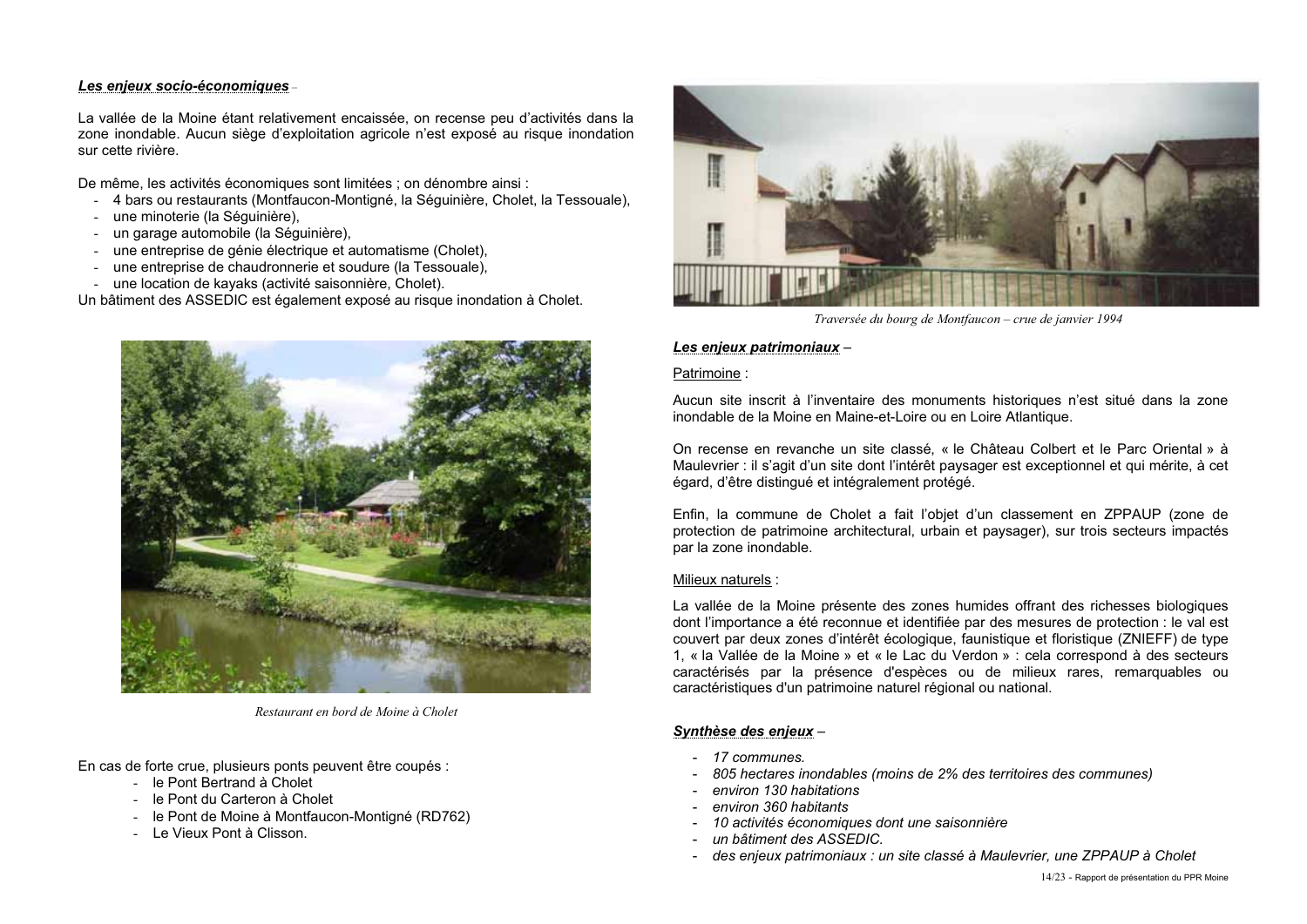Recensement des enjeux 1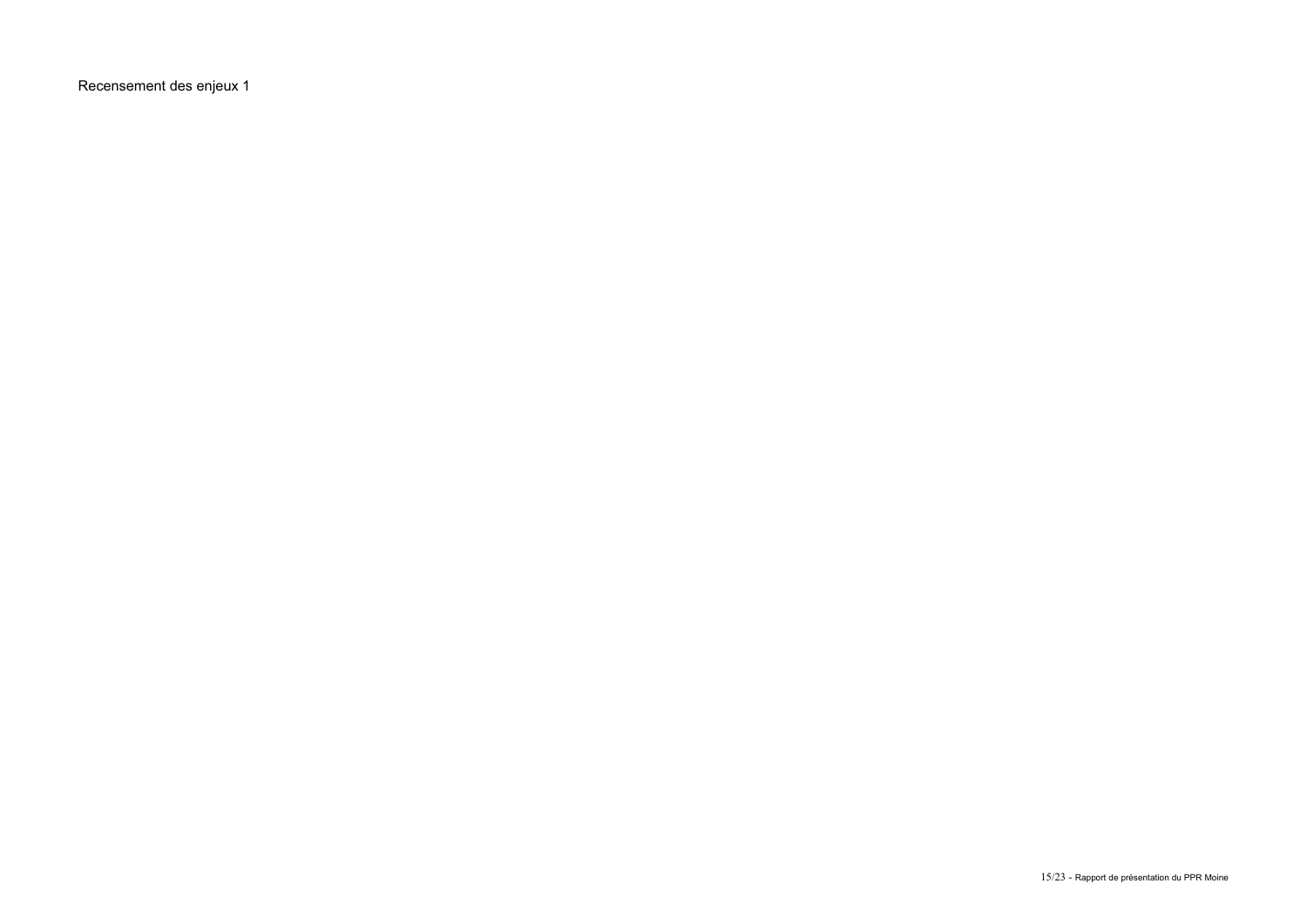Recensement des enjeux 2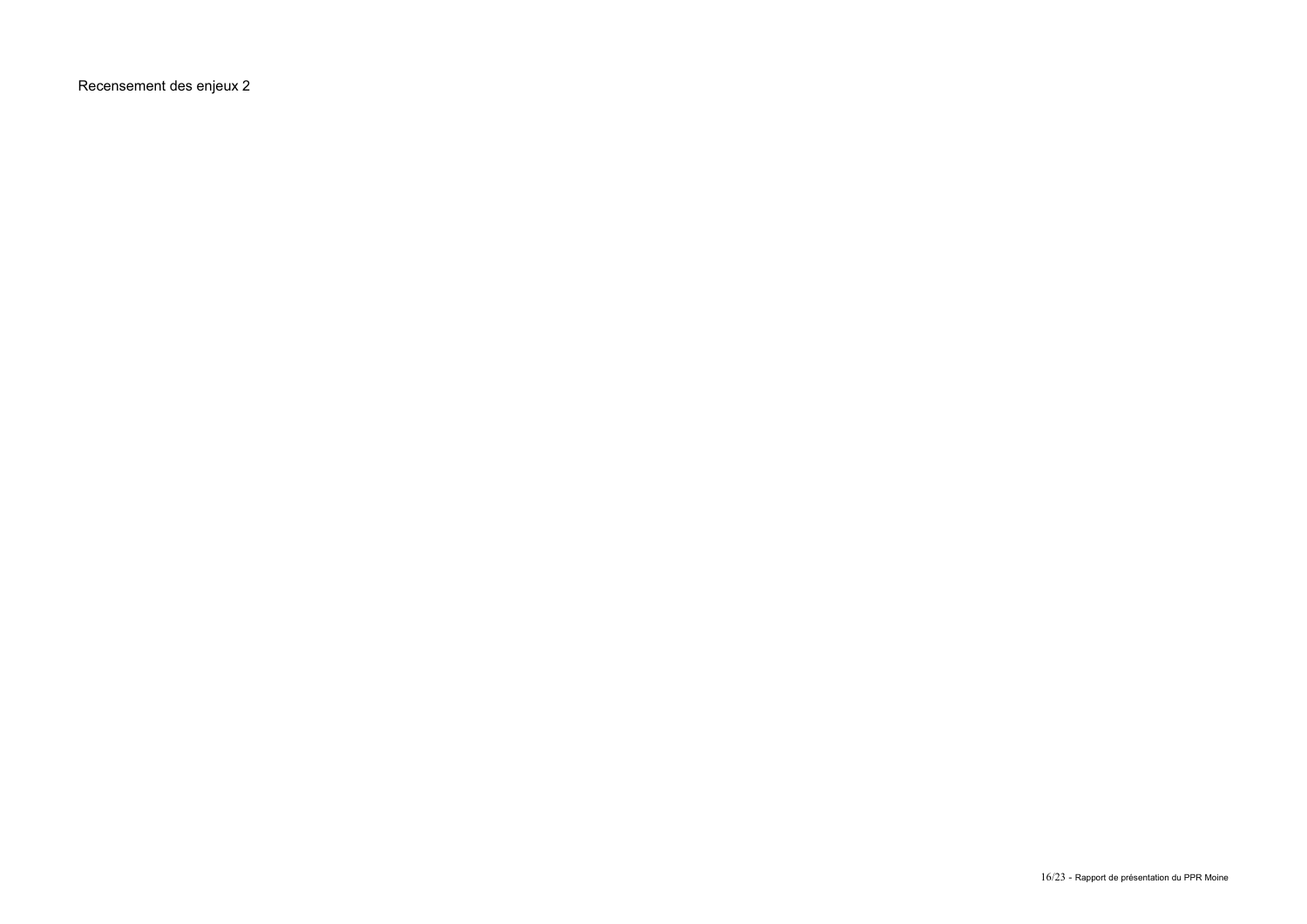Recensement des enjeux 3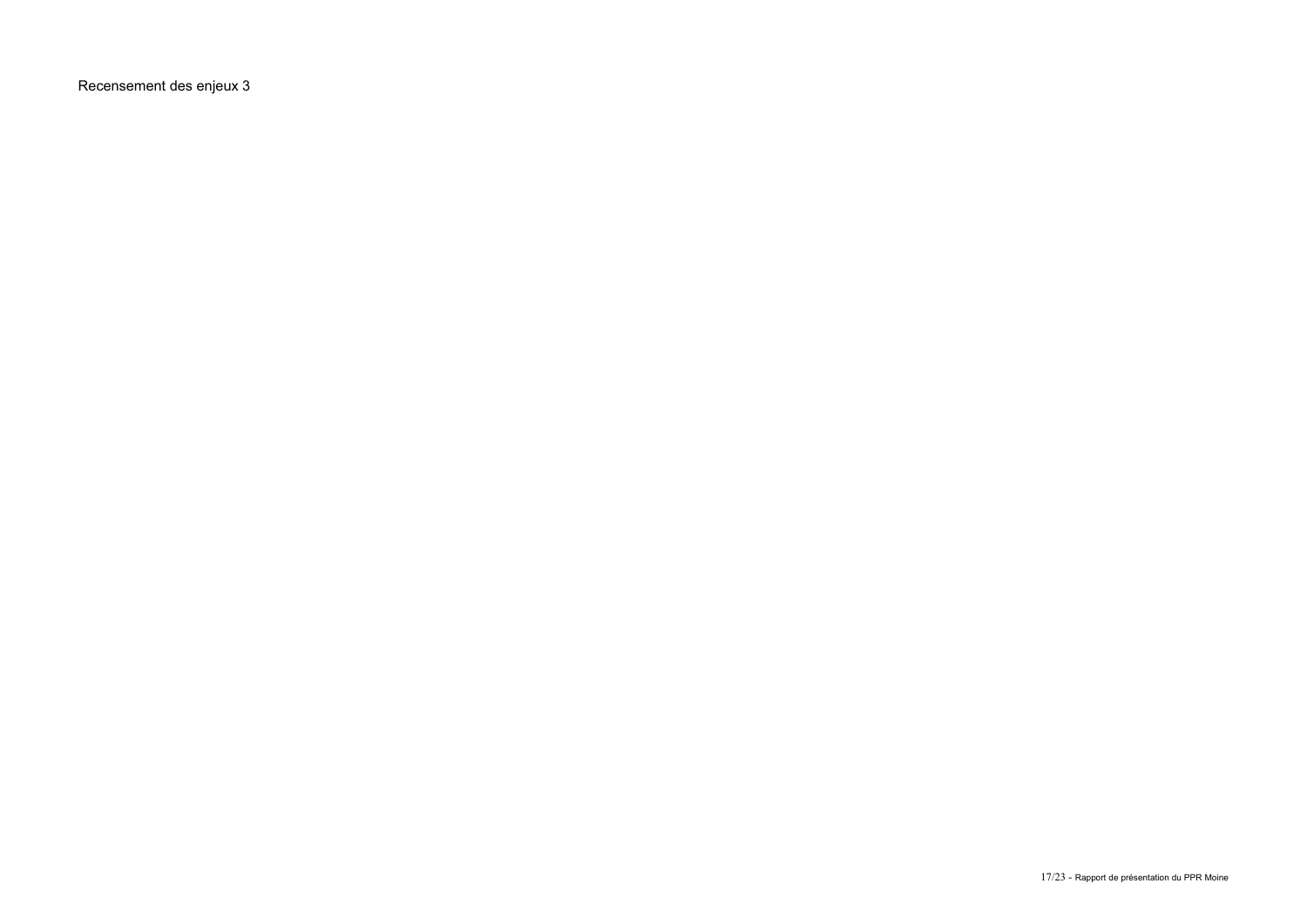Cartes enjeux environnementaux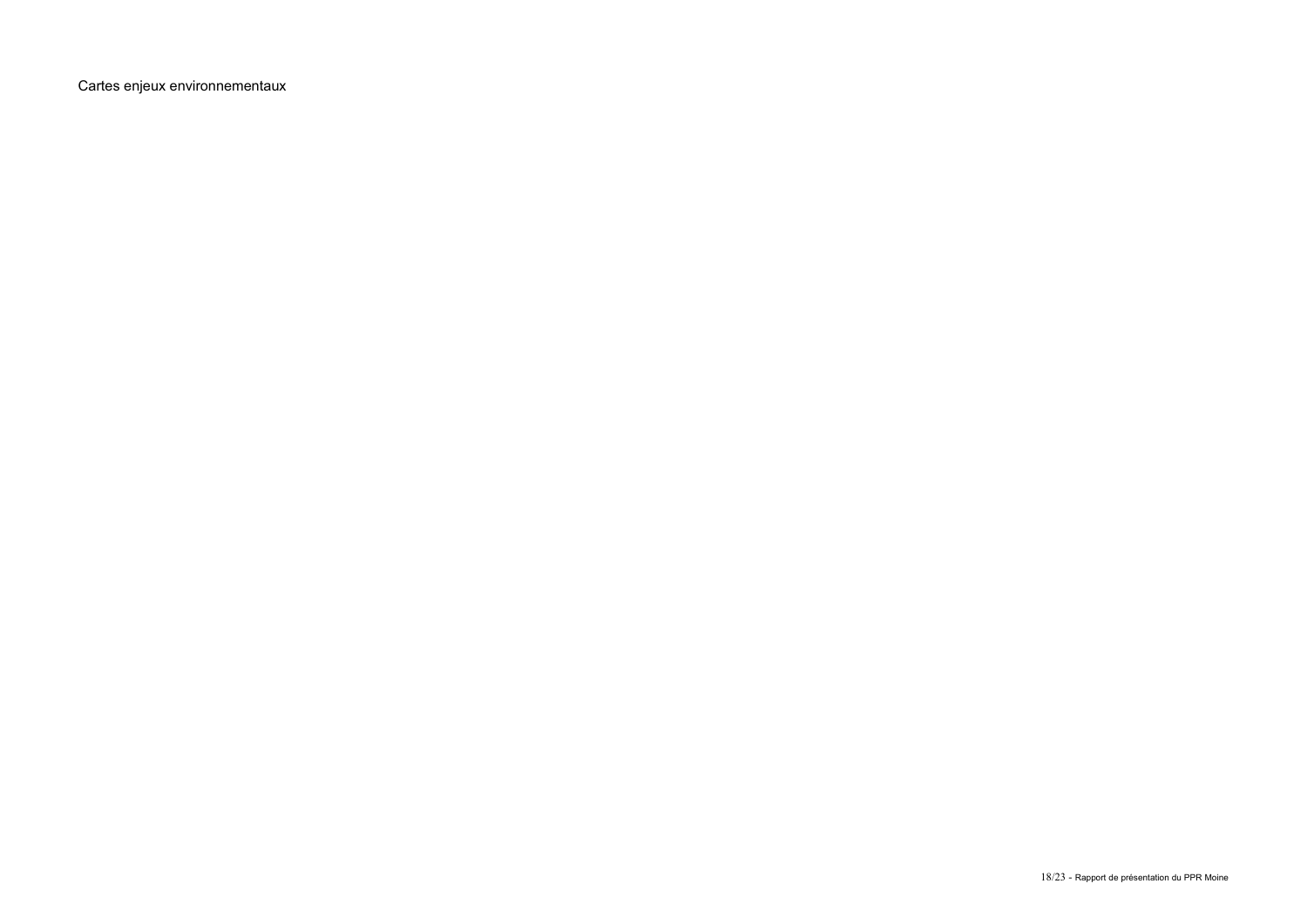# CHAPITRE V - LA STRATEGIE MISE EN OEUVRE ET SA TRADUCTION **RFGLFMFNTATRF**

Le chapitre précédent met en évidence les enjeux et les risques liés aux inondations. Seule une stratégie globale et complète fondée sur une nouvelle approche du risque peut être envisagée afin d'assurer la protection des personnes et des biens tout en permettant un développement économique et social équilibré fondé sur les spécificités du territoire et tenant compte de son identité.

# 1 - LE CADRE STRATEGIQUE

Ce plan de prévention fait partie d'une démarche collective devant permettre la réussite de cette stratégie qui s'articule autour d'un faisceau de mesures étroitement coordonnées :

- > s'engager dans la voie d'un développement durable des zones concernées, en réservant ces zones à des usages non vulnérables aux inondations ou à des aménagements qui, pour des raisons physiques ou économiques ne peuvent être réalisés ailleurs. Dans ce cas, les aménagements en question, auront des caractéristiques leur permettant de ne pas ou peu souffrir des inondations. La vulnérabilité des constructions existantes situées en zone inondable sera progressivement réduite.
- développer une excellente capacité de prévision et de prévention de la crue et de gestion de la crise et de la post-crise.

Cette démarche comprend notamment :

> la définition d'un mode de développement des territoires situés en zone inondable, compatible avec le risque d'inondation et en maîtrisant l'urbanisation. En matière de loisirs et d'accueil du tourisme, des mesures sont prises pour qu'en toutes zones, un minimum d'équipements soit réalisable. Il s'agira, cependant, dans les secteurs particulièrement exposés, de structures légères et démontables.

Plus largement, la volonté de permettre le maintien et le développement sur place de toutes les activités économiques ou artisanales nécessaires à la vie quotidienne des habitants a été prise en compte.

- $\ge$  La reconstitution et la diffusion active **d'une culture du risque**, par une information large des populations et une formation des responsables ayant à intervenir en période de crue : elle utilisera toutes les possibilités d'information actuelles pour viser l'ensemble des personnes concernées.
- > La diminution de la vulnérabilité des biens exposés aux inondations, qui concernera :
	- o d'une part, les activités économiques : il s'agit d'accompagner les entreprises dans une analyse de leur vulnérabilité à l'inondation et dans des modifications de leur pratique ou de leur outil de production, pour

réduire les dommages potentiels. Les adaptations ne concerneront pas seulement les équipements ou les bâtiments : elles s'intéresseront aussi aux réseaux de communication et de fourniture d'énergie, ainsi gu'à l'organisation de l'entreprise, interne et externe (relations avec des entreprises en amont et en aval de son activité) : elles étudieront en détail le rôle essentiel pour le redémarrage de l'activité que joueront les banques et les assurances avec lesquelles l'entreprise devra traiter.

 $\circ$  d'autre part les habitations.

Il convient de noter à ce propos que la loi du 2 février 1995 prévoit que le PPR peut rendre obligatoires certaines mesures visant à réduire la vulnérabilité des biens exposés à l'inondation, ceci jusqu'à concurrence de 10 % de la valeur vénale du bien : les travaux correspondants doivent être réalisés dans un délai de 5 ans à compter de l'approbation du PPR et peuvent bénéficier de subventions du fonds national de prévention des risques majeurs en application des dispositions de la loi du 30 juillet 2003. Ces aides financières peuvent atteindre un taux de 40 % pour les habitations, et 20 % pour les activités.

> Des mesures de prévention pour éviter que les installations situées dans les zones exposées ne soient à l'origine de problèmes ailleurs : il s'agit d'éviter que des objets flottants (arbres déracinés, objets divers) aillent s'accumuler en aval ou que des remblais ou terrassements inopportuns provoquent des érosions ou des élévations du niveau de l'eau.

# 2 - JUSTIFICATION DES MESURES

Ce document met en œuvre les dispositions de la loi du 22 juillet 1987 et du 2 février 1995 par lesquelles l'Etat "élabore et met en application le plan de prévention des risques naturels, telles que les inondations".

Le contexte géographique mais aussi la dimension historique et le poids économique de l'axe ligérien et de ses affluents justifiaient la mise en œuvre d'une stratégie qui lui était propre. C'est ainsi que, lors du comité interministériel du 4 janvier 1994, il a été décidé de conduire un plan global à 10 ans d'aménagement de la Loire "le plan Loire grandeur nature" visant à concilier la sécurité des personnes. la protection de l'environnement et le développement économique. Ce plan a été renouvelé le 2 juillet 2007, pour la période 2007-2013.

La mise en place des plans de préventions des risques est un des volets de ce plan global, qui répond à l'enieu de « vivre durablement dans les vallées inondables de la Loire et ses principaux affluents ». C'est ainsi que le PPR de la Moine :

- Imite autant que faire se peut le nombre de constructions exposées au risque d'inondation. Cela se traduit par :
	- une maîtrise stricte des enjeux dans les zones les plus dangereuses.
	- des règles précises à respecter dans les parties moins exposées. les 19/23 - Rapport de présentation du PPR Moine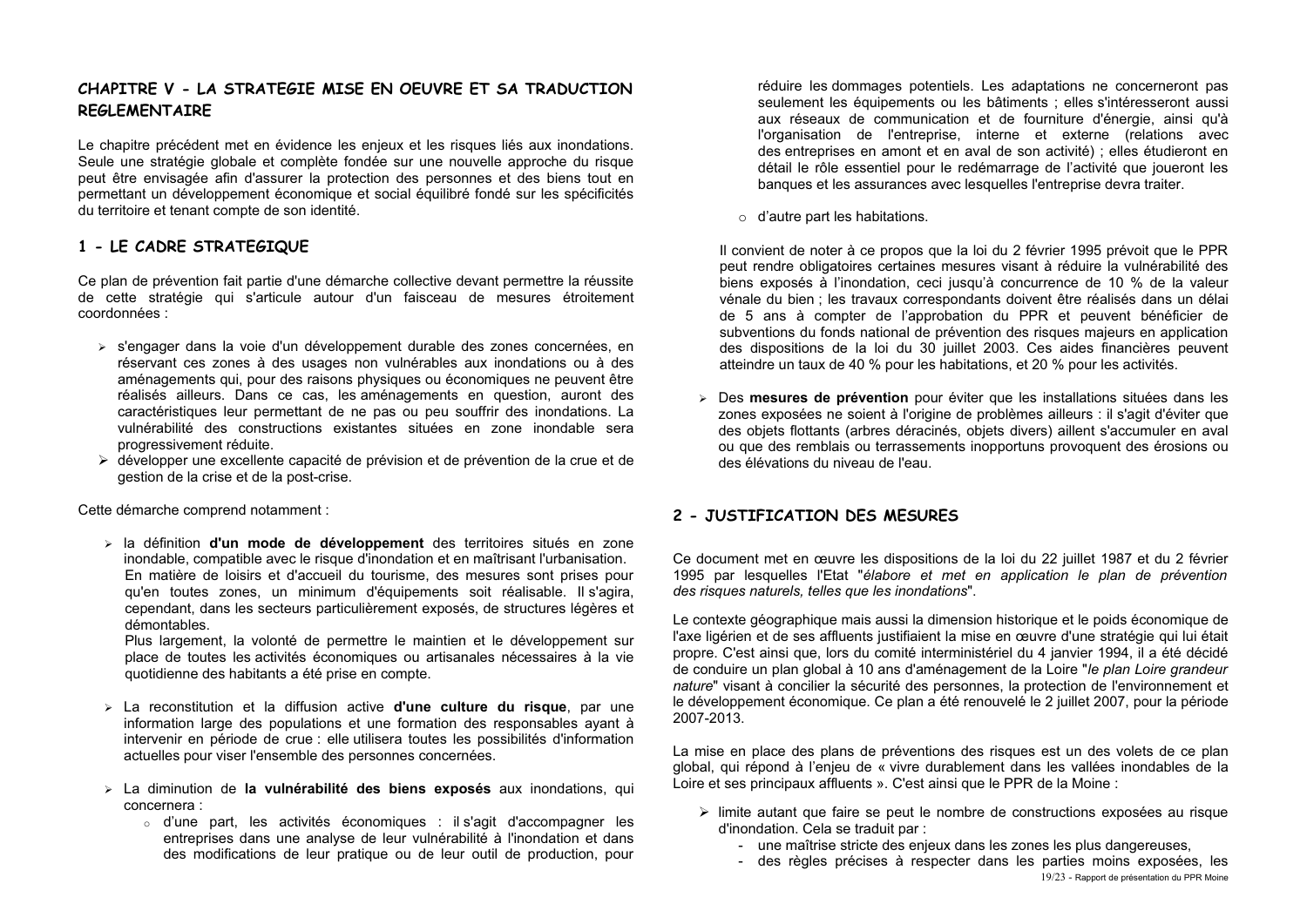constructions n'étant autorisées que dans la limite d'un coefficient d'emprise au sol à ne pas dépasser.

- des règles destinées à faciliter l'évacuation des personnes.
- $\triangleright$  préserve le champ d'expansion des crues en limitant les constructions nouvelles dans des zones peu urbanisées. Ainsi, la crue peut s'étendre en s'accompagnant d'un minimum de dégâts.

### 3 - DESCRIPTION DES MESURES REGLEMENTAIRES

#### Délimitation du champ d'application

Le présent plan de prévention des risques naturels prévisibles d'inondation s'applique à l'ensemble des zones inondables de la vallée définie dans l'atlas des zones inondables de la Moine en Maine-et-Loire et Loire Atlantique.

En outre, le croisement des cotes de la crue modélisée (crue centennale) avec de nouvelles données topographiques a permis d'aboutir à une détermination plus fine des aléas de la zone inondable tels qu'ils avaient été déterminés dans l'Atlas, détermination étavée par la consultation des collectivités locales. Ce travail se traduit par de légers réaiustements des limites des plus hautes eaux et des aléas, sur les zones à enjeux.

#### Délimitation du zonage et dispositions particulières

Le PPR définit trois types de zone :

- La zone rouge «R» à préserver de toute urbanisation nouvelle pour laquelle les  $\rightarrow$ objectifs sont, du fait de son faible degré d'équipement, d'urbanisation et d'occupation:
	- $\triangleright$  la limitation des implantations humaines permanentes,
	- > la limitation des biens exposés,
	- $\ge$  la préservation du champ d'inondation et la conservation des capacités d'écoulement des crues.

Dans toute cette zone, en vue, d'une part, de ne pas aggraver les risques ou de ne pas en provoguer de nouveaux et de mieux préserver la sécurité des personnes et des biens et d'autre part, de permettre l'expansion de la crue :

- $\triangleright$  toute extension de l'urbanisation est exclue.
- > aucun ouvrage, remblaiement ou endiguement nouveau qui ne serait pas justifié par la protection des lieux fortement urbanisés ou qui ne serait pas indispensable à la réalisation de travaux d'infrastructures publiques ne pourra être réalisé.
- > toute opportunité pour réduire le nombre et la vulnérabilité des constructions déià exposées devra être saisie, en recherchant des solutions pour assurer l'expansion de la crue et la sécurité des personnes et des biens.

Les zones d'aléas fort (aléa 2) sont systématiquement classées en zone rouge.

- La zone bleue «B» constituant le reste de la zone inondable dans laquelle le  $\rightarrow$ caractère urbain est consacré. Les zones bleues sont des zones physiquement urbanisées dans les limites desquelles une extension limitée de l'urbanisation demeure possible. Compte tenu des enjeux de sécurité, les objectifs sont :
	- $\triangleright$  la limitation de la densité de la population.
	- $\triangleright$  la limitation des biens exposés.
	- $\ge$  la réduction de la vulnérabilité des constructions dans le cas où celles-ci pourraient être autorisées.

Sur la commune de Cholet, une zone B1p a été créée afin d'indiquer le caractère inondable de certains parkings souterrains, situés notamment sous la place du 8 mai 1945, le terrain naturel étant situé au-dessus des plus hautes eaux connues. Dans cette zone, la création et l'extension de parkings souterrains seront interdites.

Dans toutes les zones, des prescriptions particulières sont prévues pour les projets d'extension des constructions existant à la date d'approbation du PPR.

D'une facon générale. le zonage de ce plan de prévention des risques n'est qu'une traduction du risque, évalué en fonction de notre connaissance actuelle des crues.

Le règlement prévoit également des mesures de prévention, de protection et de sauvegarde ainsi que des mesures relatives aux biens et activités existants. Parmi ces derniers, certaines dispositions sont rendues obligatoires et leur mise en œuvre doit être effectuée dans un délai de 5 ans à compter de la date d'approbation du PPR. Ces mesures concernent la sécurité des personnes (aménagement d'une pièce de survie, adaptation des réseaux électriques...). D'autres mesures, permettant de réduire les dommages en cas d'inondation, sont uniquement recommandées.

#### Les mesures rendues obligatoires

Tout propriétaire devra mettre en oeuvre les dispositions constructives suivantes (ces dispositions ne s'appliquent pas aux constructions devant pouvoir être démontées en 24 heures)

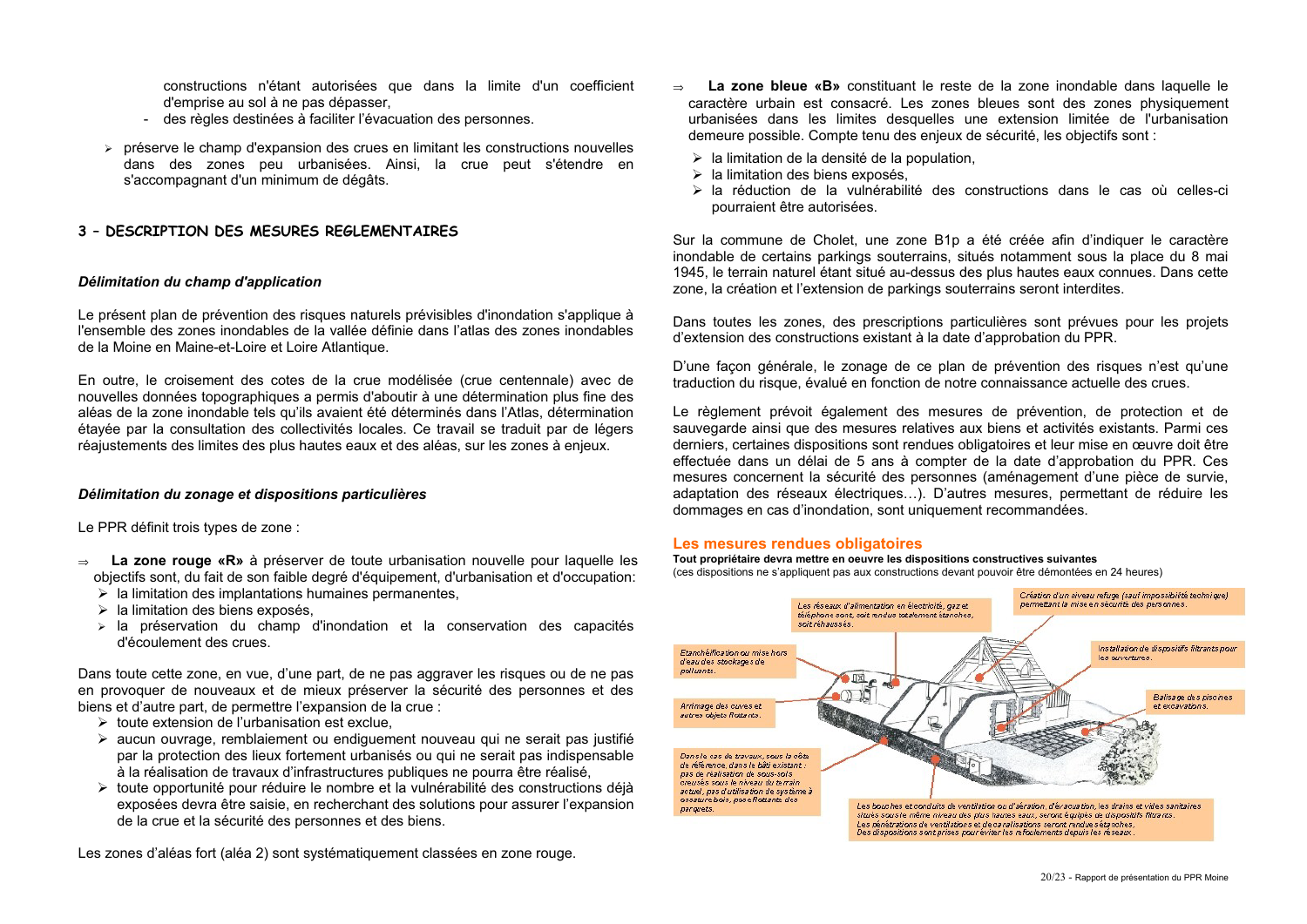# CHAPITRE VI - RAPPEL DES AUTRES MESURES DE PREVENTION. DE PROTECTION ET DE SAUVEGARDE

Au-delà des mesures réglementaires pour maîtriser l'urbanisation en zone inondable. des dispositions ont été prises par le préfet au titre de l'information préventive, de la prévision des crues, ainsi que des plans de secours. Elles sont rappelées ici.

# 1 - L'INFORMATION PREVENTIVE

La loi du 22 juillet 1987 a institué l'obligation d'information de la population sur les risques majeurs à laquelle elle est soumise : art. 21 « le citoven a le droit à l'information sur les risques qu'il court en certains points du territoire et sur les mesures de sauvegarde pour s'en protéger ».

Les dispositions de cette loi ont été renforcées et complétées par la loi du 30 juillet 2003 relative à la prévention des risques technologiques et naturels et à la réparation des dommages qui crée notamment une commission départementale des risques naturels majeurs présidée par le préfet et comprenant :

- > Des représentants des collectivités territoriales, des établissements publics de coopération intercommunale et des établissements publics territoriaux de bassin.
- > Des représentants d'organisations professionnelles,
- $\triangleright$  Des représentants des administrations.

La commission donne un avis dans divers domaines relatifs aux risques naturels, en particulier sur :

- $\triangleright$  Les actions à mener pour développer la connaissance des risques et, notamment, les programmes de sensibilisation des maires à la prévention des risques naturels
- > Les documents d'information sur les risques élaborés en application de l'article L 125.2 du code de l'environnement

La loi du 30 juillet 2003 créé également certaines obligations pour les maires :

- $\triangleright$  Tenue d'une réunion d'information publique au moins une fois tous les 2 ans lorsque la commune est dotée d'un PPR approuvé ou prescrit.
- > Dans les communes exposées au risque d'inondations, le maire procède à l'inventaire des repères de crues existant sur le territoire communal et établit les repères correspondant aux crues historiques et aux nouvelles crues exceptionnelles. Ces repères sont entretenus et protégés par les collectivités.

# 2 - LA PREVISION DES CRUES

Le schéma directeur de prévision des crues prévu à l'article L. 564-2 du code de l'environnement (loi du 30 juillet 2003) fixe les principes selon lesquels s'effectuent la surveillance et la prévision des crues et la transmission de l'information sur les crues. Un règlement relatif à la surveillance et à la prévision des crues et à la transmission de l'information sur les crues met en oeuvre le schéma directeur de prévision des crues à l'échelle de chaque service de prévision des crues (SPC).

Pour le Bassin Loire-Bretagne, ce schéma directeur de prévision des crues a été approuvé le 20 octobre 2005; le règlement de surveillance, de prévision et de transmission de l'information sur les crues a été arrêté le 27 octobre 2006

Le SPC Maine-Loire aval diffuse quotidiennement sur le site national de la carte de vigilance crues de l'information sur les crues des cours d'eau dont il assure la surveillance

Bien que située sur le territoire de compétence du SPC, la Moine n'appartient pas au périmètre d'intervention de l'État, en termes de surveillance, de prévision et d'information sur les crues. Aucune prévision n'est donc assurée par l'État sur la Moine. En revanche, les données brutes observées aux stations de mesures sont accessibles sur le site national de la carte de vigilance crues.

Le site, accessible à tous à l'adresse suivante www.vigicrues.ecologie.gouv.fr, comprend:

- une carte actualisée de facon bi-quotidienne et diffusée à 10 et à 16h, où est affectée à chaque tronçon de cours d'eau une couleur, vert, jaune, orange ou rouge, selon le niveau de vigilance nécessaire pour faire face au danger susceptible de se produire dans les 24 heures selon un principe comparable à la vigilance météorologique :
- des bulletins d'information nationaux et locaux qui précisent la chronologie et l'évolution des crues, en qualifient l'intensité et fournissent des prévisions chiffrées pour quelques stations de référence à partir du niveau de vigilance iaune:
- des données brutes de hauteur d'eau et de débit aux principales stations de mesure sous forme de tableau ou de courbe actualisées plusieurs fois par jour.

Un service audiotel (0 825 150 285) permet également d'accéder aux données observées et prévues aux stations.

# $3 - L'ALERTE$

L'organisation de l'alerte s'inscrit dans le dispositif ORSEC défini par la loi de modernisation de la sécurité civile du 13 août 2004

En ce qui concerne la Moine, les services et les maires seront pré-alertés par le Préfet dès le niveau jaune de la vigilance crue (sur le troncon de la Sèvre Nantaise) et participeront à la montée en puissance du dispositif. La mise en état d'alerte est de la responsabilité du préfet.

En complément des informations disponibles sur le site de la vigilance crues, en période de crues, la préfecture de Maine-et-Loire active et renseigne un serveur vocal (0 821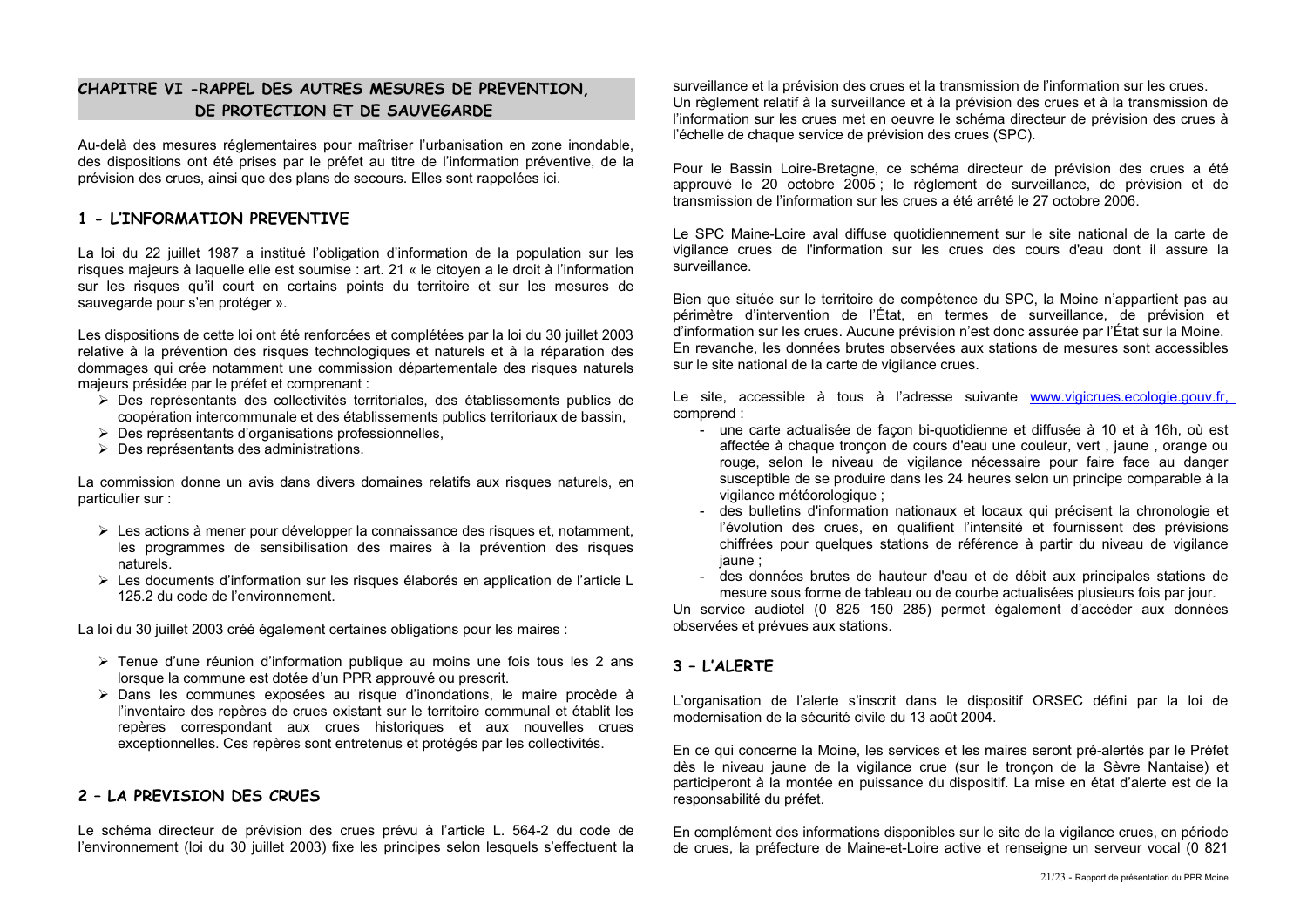#### 000 649) et son site internet (www.maine-et-loire.pref.gouv.fr).

#### La nouvelle organisation des services de prévision des crues et la création de SCHAPI

La loi « risques » du 30 juillet 2003 institue le cadre législatif de la prévision des crues et affirme le rôle de l'Etat.

Parallèlement, le ministère de l'environnement et du développement durable a réorganisé le domaine de l'annonce des crues en :

- · Créant le SCHAPI (service central d'hydrométéorologie et d'appui à la prévision des inondations) installé à Toulouse.
- Refondant les services d'annonce des crues (58 SAC) qui sont désormais regroupés en 22 services de prévision des crues (SPC).

#### Le SCHAPI:

- Élabore et diffuse la carte de vigilance « crues », à partir notamment des données fournies par les SPC.
- Assure la mission d'appui en astreinte 24 h/24 aux SPC intervenant sur des secteurs à crues rapides.
- Apporte un appui technique aux SPC (méthodologie, développement de la modélisation).
- · Expertise, valide, améliore et diffuse les modèles de prévision,
- · Participe, en liaison avec les SPC, au calage des modèles de prévision.

### Les SPC:

- Elaborent de l'information en continu sur les bassins dont ils ont la responsabilité.
- . Ont pour mission d'élaborer des prévisions de crues et de diffuser l'information,
- Renseignent quotidiennement la carte de vigilance « crues »

N'ont pas vocation à réaliser la surveillance d'enjeux localisés ou spécifiques (aménagements vulnérables, navigation, réseau routier....).

### 4 - LES PLANS DE SECOURS

Il existe deux sortes de plans d'organisation des secours :

- · le plan ORSEC (inventaire des moyens d'intervention disponibles, schéma des réseaux de transmission, organigramme de prise de décision).
- · les plans d'urgence et en particulier le plan de secours spécialisé.

### Le plan ORSEC :

L'article 2 de la loi du 22 juillet 1987 stipule que « les plans ORSEC recensent les moyens publics et privés susceptibles d'être mis en œuvre en cas de catastrophe et définissent les conditions de leur emploi par l'autorité compétente pour diriger les secours ».

Il existe un plan ORSEC à chaque niveau : national (déclenché par le premier ministre). zonal et départemental (élaborés, arrêtés et déclenchés respectivement par le préfet du siège de zone de défense et le préfet du département concerné).

#### Le plan de secours spécialisé :

Le plan de secours spécialisé est préparé par le préfet en liaison avec les services et les organismes dont les moyens peuvent être mis en œuvre. Il est spécifique à chaque risque bien identifié mais dont la localisation ne peut pas être connue à l'avance ce qui est le cas des inondations

Dans le Maine-et-Loire, le plan de secours spécialisé inondation inclut une analyse des risques, les mesures pour y faire face (fiche des tâches, plan d'alerte générale, dispositions spécifiques aux installations classées, recensement des établissements sensibles, modalités d'évacuation).

Il s'agit donc de procéder à l'information et éventuellement à l'évacuation de la population en fonction des cotes atteintes par le niveau de l'eau des rivières.

Les acteurs chargés de l'élaboration et de la mise en œuvre de ces plans de secours sont notamment :

> le service interministériel de défense et de protection civile (service central de coordination chargé de grouper les renseignements et les demandes et de coordonner l'action des secours).